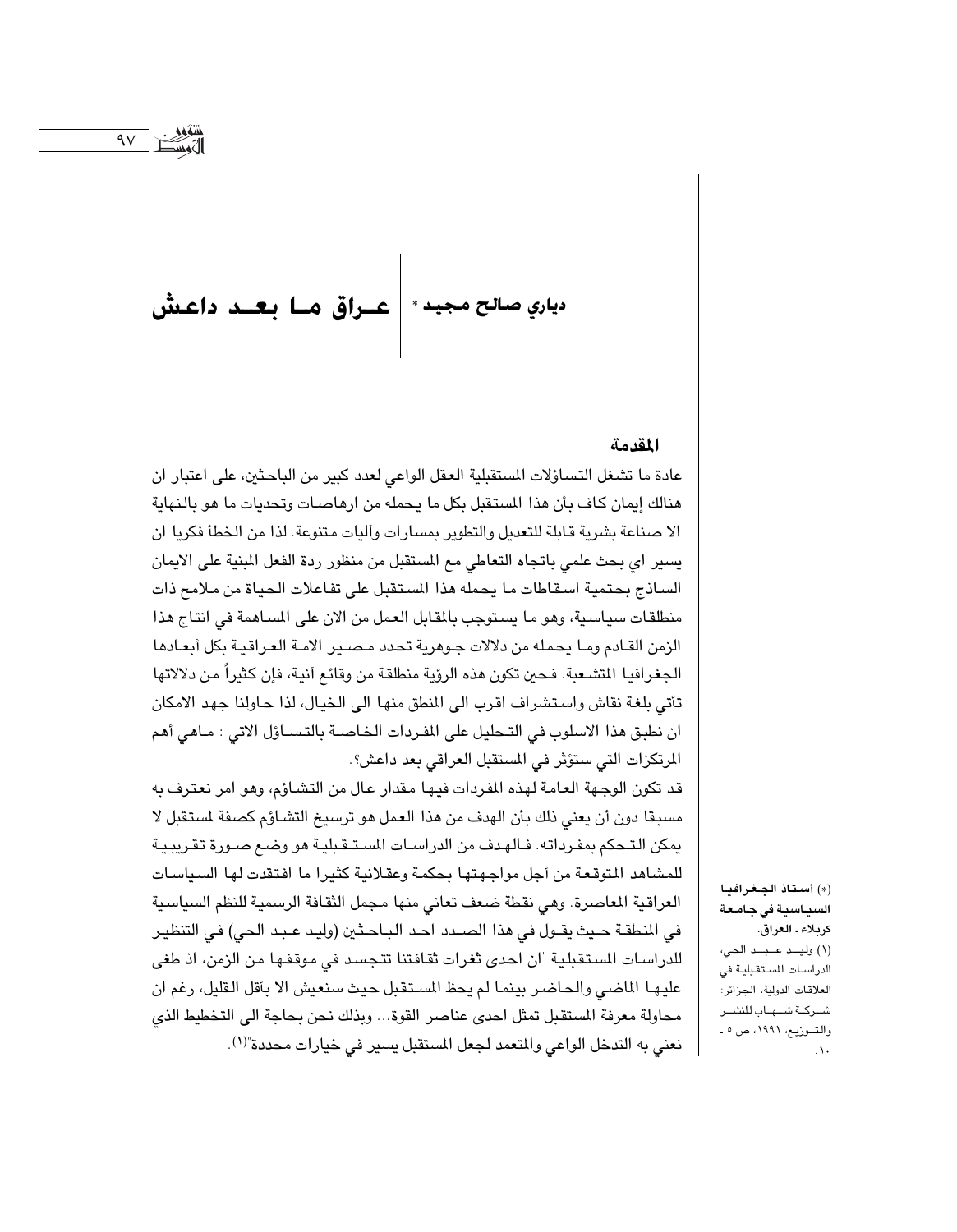## أولا: ما يعد داعش : هل يعود التطرف مجددا؟

ليس الخوف بالأمر العابر في أزمـة عراق مـا بعـد ٢٠٠٣ ولا حتى في زمن مـا قبل تلك اللحظة، الا ان تحول الخوف الى منظومة تفاعل اجتماعي مليئة بانهيار أدنى مدلولات الثقة بين المكونات السكانية هو ما يشكل في حقيقته التحول الجديد الذي بات يضرب عميقا في بنية المدينة العراقية.

منذ بداية تصاعد العنف في مدن محددة في الجغرافيا العراقية والبعض يتساءل بطريقة نقدية : ما الذي جعل خريطة العراق تتغير سكانيا ولأجل اي غاية؟. هذا التغير لم يكن الا بطريقة بطيئة ومنتظمة مخطط لها مكانيا بدهاء عال، ولكنها كانت ايضا بآليات قاسية ذات تكلفة بشرية واقتصادية عالية. هنا بات رسم الخرائط الجديدة يجد له اكثر من قوة يسيل لعابها لفكرة تشكيل الدن وفقا لصياغات هوياتية خانقة ملؤها العنف والاقصاء. وهي آلية

استعيرت من صفحات تاريخ مشؤوم خطت من قبل في نطاقات ودول وتجارب مختلفة. تحاول الكثير من الجهات اليوم ان تنقل على لسان ابناء مدينة الموصل تندرهم على الحياة التي كانت تتسم بها هذه المدينة قبل احتلال داعش، وكيف ان تلك العاصفة أدت لاحقا الى حيلولة عودة الثقة للعيش الشترك بينهم في مكان واحد يجمعهم سويا مرة اخرى، مما يدفع البعض الى التفكير بخلق جغرافيات جديدة لكل فئة بمعزل عن الثانية كشرط لاستدامة الحياة من جديد في هذا الجزء من العراق(٢).

هذه الرؤية انما تعمق من فكرة الانهيار النفسى التي باتت تهيمن لأسـباب متنوعة على كثير من الفئات العراقية في الموصل في أعقاب الفترة العصيبة التي شـهدتها المدينة، وهي رؤية أراد البعض تقوية جذورها لتكون مبررا لمخططات ترتبط باستغلال حجم التخريب والتنكيل الذى اصاب السكان هناك حيث انقلبت كل الموازين وبات التكفير مدخلا لتحول مفاهيم الصديق والجار باتجاه مصطلحات جديدة اساسـها نواصب وروافض ونصـارى. هذا التصنيف كان يهدف الى خلق ذهنية جديدة وذاكرة مشبوهة لدينة اللوصل، ليسبهل عبرها لاحقا انتاج الخرائط الجديدة على ارض الواقع. هنا فعليا يمكن الربط بين مستقبل ادارة هذا التحدي في مدينة الموصل وبين ما سينتظر العراق بمجمله في المرحلة القادمة من الزمن، حيث ستكون فكرة التحكم بما تبقى من تنوع في هذه المدينة وبإعادة الثقة بين اهلها من بين القضـايا التي تضـع الـجمـيع على المحك. فـإمـا البقـاء سـويـا في مكان واحـد تحكمه قوة القانون والمؤسسات الحكومية الرسمية، وإما التسليم بحتمية السيناريو البديل. مشاركة الحشد الشعبي للقوات العراقية في المحور الغربي للموصل وتوجهها نحو تحرير مدينة تلعفر الاستراتيجية، بات واحدا من بين اهم القضايا الواقعية لمهمة التصدى لفكرة التحكم بعامل انعدام الثقة وعزلة السكان المحليين عن المشاركة في مواجهة خطر التطرف والعودة مرة اخرى الى العمل والتفاعل تحت خيمة مؤسسات الدولة.

Tim Arango, "In (٢) Once - Tolerance Mosul". New York Times, November 10, 2016.

۹ $\wedge$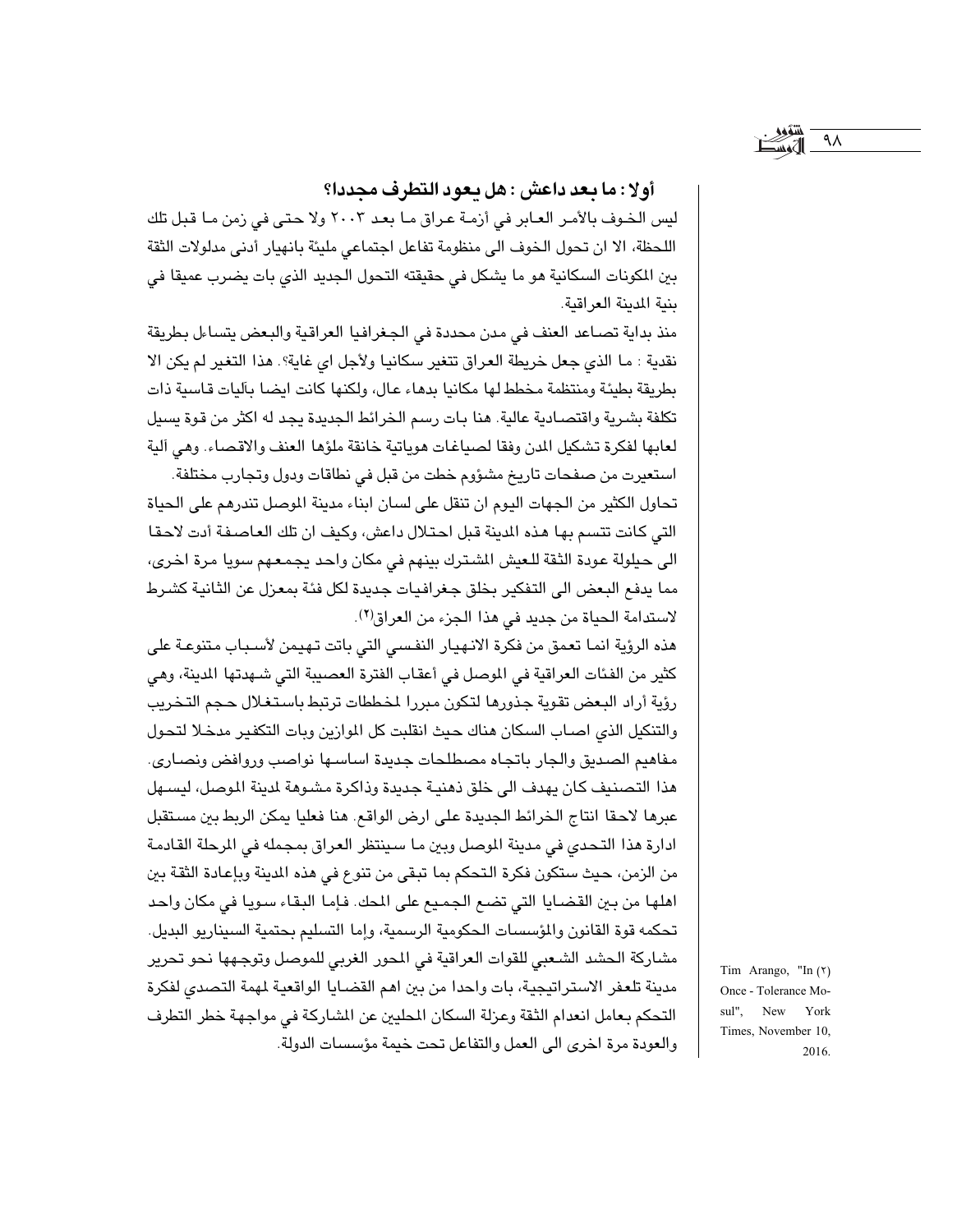بعض التقارير تحاول بناء تصورات تميل الى استدامة عنصر الخوف باعتباره رهانا مهما للقوى التي ترغب في تعطيل تحرير الموصل، لذلك تشـير الـي أن مـعـركة تلعفـر سـتكون ميدانا مهما لاستثارة الذاكرة الطائفية في مدينة شاركت اغلبيتها التركمانية في رفد داعش ومن قبلها القاعدة بالقيادات والدعم الذي أفضى لاحقا الى تهجير الاخرين وتحويل المدينة الى احدى القلاع الحصينة للارهاب، وهومـا يمكن له ان يعني بأن تحرير المدينة دون انضباط في الاداء العسكري مشروعٌ مستقبلي لنشر فوضى الصراع الذهبي الى مديات بعيدة حغرافيا وزمانيا(٣).

قد تبدو مثل هذه التصورات الى حد ما وكأنها آلية دعائية للجانب التركي الذي يعزف منذ وقت على وتيرة التغير الديموغرافي الذي يمكن ان يحصل في بعض البلدات الموصلية، واتخاذه ذريعة للتدخل الباشر في تحديد مستقبل هذه النطاقات. رغم ذلك نحتاج كعراقيين الى التفكير بواقعية تجاه هذه الرؤية التي تقترب في كثير من جزئياتها من واقع تلعفر التي يخضع غالبية سكانها منذ فترة ليست بالقلية لهيمنة داعش ثقافيا ومجتمعيا، ما أدى الى تحولهم الى مصدر مـهم فى جغرافيا الدعم السكانى لعمليات هذا التنظيم عسكرياً وامنياً. لذا فإن التحدي الحقيقي يكمن في اثارة تساؤلات تتعلق بكيفية تغيير هذه المعادلة لمصلحة بغداد ـ اربيل قبل البدء بأى خطوات ميدانية ـ عسكرية لتحرير المدينة. حتى اللحظة لم يتم التـفكيـر جـديا بسـيناريو بقـاء السكان المحليين مـخلصـين الى اخـر المطاف لتوجهاتهم الجديدة التي تم تبنيها بعد هيمنة داعش على ٤٠٪ من مسـاحة العراق، وهو سيناريو لا زال بعد يملك كثير من عناصر التغذية التي تسمح على الاقل في فترة لاحقة لداعش بأن يستمر في فاعلية ادائه، وذلك على الرغم مما سيلحق ببنية تواصله الجغرافي من هزائم وتفكك يقود الى تراجع دوره لما كان عليه الحال قبل حزيران/يونيو  $.7.12$ 

يحاول البعض التستر وراء الرؤية الطائفية المتناقضة للحديث عن آلية التصدي لداعش واصــفا اياهـا بأنهـا مصـدر مـهم من مصـادر نشـر الـخـوف من مسـتـقبل تتكرر فـيـه مشـاهد الانقسام الطائفي، وذلك من خلال تأكيدهم على ان مؤسسة الجيش وتشكيلات الحشد الشعبي بما تلقته من دعم ايراني مهم للحيلولة دون سـقوط بغداد، تعد مصـدرا لاثارة الخوف لدى الطائفة الاخرى في العراق بحجة الدور المتنامي للحشد وامكانيته في تعميق حدة الانقسام الاثني والذهبي في الحياة الامنية والسياسية العراقية، وذلك على الرغم من نجاحاته الكبيرة في وقف تقدم داعش<sup>(٤)</sup>.

الاعتراف بأهمية استعادة الجيش العراقي لدوره ومكانته التي اهتزت صورتها بشكل كبير بعد حزيران/يونيو ٢٠١٤، لا ينفي استمرار المكانة الاعلامية المعادية في محاولاتها للنيل من جسور الثقة التي باتت تتنامى في علاقته بالسكان المطيين في البلدات التي خسرها

Patrick Cockburn, (٣) "Isis is full of killers, the worst come from Tal Afar"', The Independent, November 15, 2016.

Tallha Abdulra-(٤) zaq and Gareth Stansfield, The Day After: What to Expect in post-Islamic State Mosul, (The RUSI Journal, NO.3, 2016), p.14.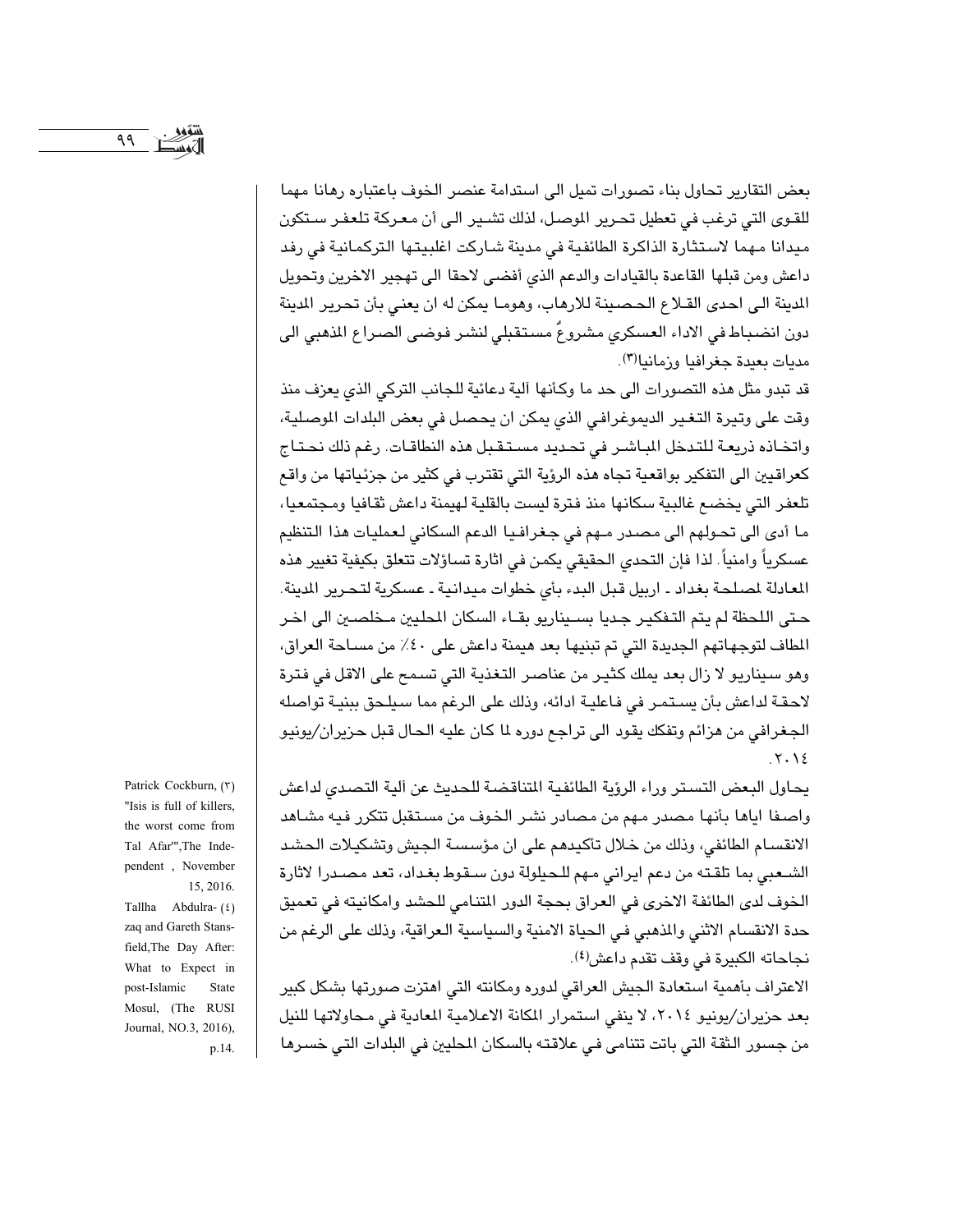داعش. فالحديث عن التركيبة الطائفية للجيش في هذا الوقت بالذات وتحولها الى موضوع للتشكيك تساهم في تعزيز فكرة الانقسام الطائفي التي يراد من روائها الابقاء على لغة الشك والخـوف بين السكان، وهي اللغـة التي كـانت مـدخـلا اسـاسـيـا لسـقـوط الموصل في الفـتـرة السـابـقـة بيـد داعش. رغم ذلك فـإن الـصديث عن دور الـصشـد الشـعـبـى فى هذه النطاقات يبقى أمرا محاطا بالتكهنات وميدانا واسعا للتنظير الاكاديمي. فالسكان هناك لن يتقبلوا الحشد لا كقوة امنية لحماية المناطق بعد تحريرها، ولا كقوة عسكرية لضمان عدم حصـول خروقـات كبيرة تهدد البنية المجتمعية والامنية للمدن الرئيسـية في تلك الجـغرافيا القلقة. مما يعني ان المستقبل سيشهد نوعا من التسويات المهمة التي تنقل من خلالها الحكومة والحشد على حد سواء رسائل تطمين مهمة لاعادة انتاج التفاعلات بين اطراف المعادلة هذه بطريقة ايجابية.

قد تكون الاشكالية الحقيقية التي تغذي المخاوف المستقبلية للعراقيين متجسدة في طبيعة التحول عن نتائج التعاون الحالي بين الجميع في مواجهة داعش، فالسنة والشيعة والاكراد متعاونون بصيغ عسكرية متنوعة في ادارة معركة الموصل بالتزامن مع الايزدية والمسيحيين، الا ان الجميع يملك بالنهاية تصورات متناقضة حول دوره القادم المرتبط اساسا بمطامح الجيوبولتيك في الموصل<sup>(٥)</sup>. وهو ما سيعني بأن الصراع الدموي سوف يستمر في مرحلة ما بعد تحرير الموصل، حيث ستكون الصورة مقاربة تماما لما حصل بعد تخليص العراق من حكم البعث في العام ٢٠٠٣ وما تلاه من فوضى عـارمـة نتيـجـة لغياب التخطيط والادارة السليمة لارتدادات تلك المرحلة.

ادارة الخـوف سـتكون هي احـدي اهـم اسـتـحـقـاقـات تحرير الـوصل التي سـيتـوجب على الحكومة العراقية النهوض بها لانتاج سياسات جديدة يمكن من خلالها مواجهة خطر الانزلاق الى فـوضـى الصـراع مـجـددا، خـاصـة وان البـعض لا زال يؤمن بأن الجـذور الحقيقية للمشكلات التي انتجت فراغا استراتيجيا هيأ لاحقا لنهضة داعش، لا زالت بعد مستمرة في ممارسة تاثيرها على الوضع المستقبلي في العراق. لذا فإن التفكير بآليات اللواجهة الجتمعية والحكومية المتناسقة لتفكيك هذه الصورة سيكون متغيرا مهما فى تحديد الوجـهـة التي سـيسـيـر نحـوهـا الـعراق، ومن خـلالهـا يمكن الحكم فـعليـا ان كنا سنتجـاوز عـقليـة مـا قبل حـزيران/يونيـو ٢٠١٤ في بناء منظومـة الـدولة ام ان الاشكاليـة ستبقى مستمرة، لتساهم في انتاج سيناريو مكرر عن احداث الموصل ومثيلاتها في الرقة وحلب؟.

في هذا الخصوص هنالك خطوة مهمة قامت بها أربيل عبر استضافة مؤتمر موسع للشخصيات العشائرية في الموصل(٦)، هدفها الاعداد لترتيبات التفاعلات الاجتماعية المتوقعة في الاشهر القادمة بعد ان تتخلص المدينة من كابوس الهيمنة التي مارسـها

Tim Arango, "Ira- (°) qis Fear 'Bloodshed Will Continue' After Mosul if Sectarian Tensions Aren't Addressed", New York Times, November 3, 2016. Tim Arango, Ibid. (1)

 $\Delta$ ..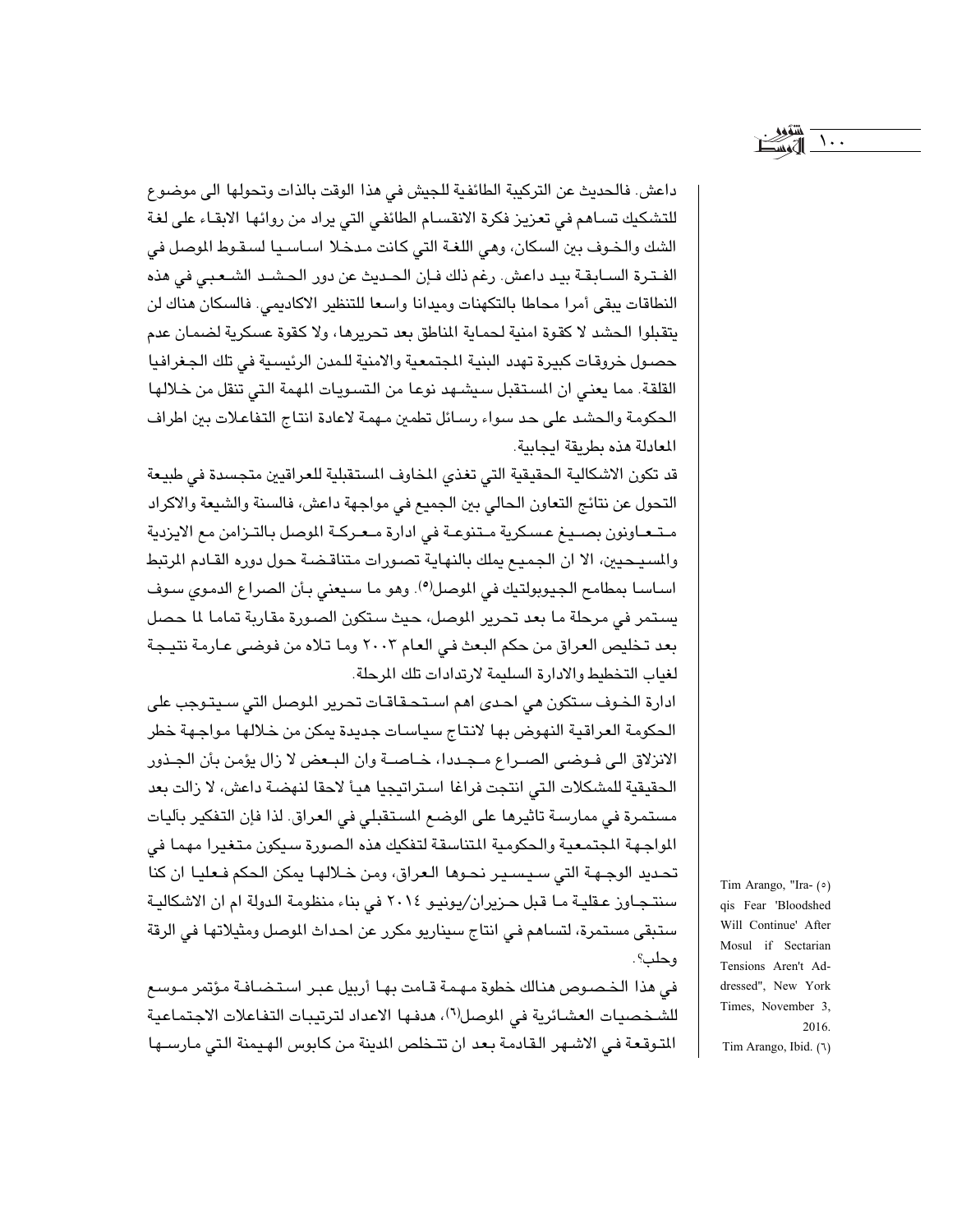داعش. من جانبها بدأت بغداد هي الاخرى عبر اليات ومنابر عديدة بمحاولات اكثر عمقا تتجاوز فكرة الدعم للعشائر باتجاه التفكير بآليات قانونية لحاسبة القصرين والتعاونين ممن ارتكبوا جرائم في حقبة داعش. الا ان التساؤل الذي لا زال بعد يشغل بال الكثير من المراقبين يتمثل بالاتي : هل ما يجري هو تعبير عن تنافس ضمني بين بغداد واربيل للتحكم بالموصل اداريا وسياسيا؟ ام ان هنالك خطة متفق عليها وادوار موزعة بشكل متجانس بين الطرفين للمسـاهـمة في تقرير مسـتقـبل الموصل؟. هذه الاسـئلة تفتح المجـال لمزيد من التكهنات الخاصة بالمكوّن السني في عراق ما بعد داعش، فالطريقة التي سيقرأ بها نخب السنَّة هذا الشهد، ستكون كفيلة بالاجابة عن احجيته المعقدة وذات العلاقة بفرضية عودة داعش ام انهياره التام وانسحابه من مشهد التفاعلات القادم.

في الموصل لا زال الشك هو اللغة الوحيدة المهيمنة على جميع المكونات. الخوف من الآخر وذاكـرة الموت التي حـولت الصـديق الى عـدو لا زالت تمارس دورها الخـبـيث في بناء فضاءات مستقبلية هوياتية الطابع. استعارة التجربة البغدادية بعد ٢٠٠٦ ستعنى تحويل الموصل الى قطاعات مغلقة على الطوائف والقوميات. وهنا يخطىء من يقول بأن داعش لم تحقق غايتها!. الاشكالية تتعمق عبر انتاج اذرع عسكرية لكل مكون هناك. الإيزيديون مثلا لديهم الان ثلاث توجهات احدها مع حزب العمال الكردستاني، الثاني مع حزب البارزاني، الثالث تحت رعاية بغداد. ما الذي يلوح في الافق في مثل هذه الحـالة غير الاقتتال على الجغرافيا، لذا فإن الحل في احد جوانبه يكمن في التصورات التالية : اعلان الموصل مدينة منزوعة السلاح، يتم فيها تجريم الخطاب الطائفي والقومي، مع التأكيد على ضرورة ان يملأ الفراغ الذي سيتركه انهيار داعش من قبل الحكومة في بغداد، وضع اتفاق لتطبيع الاوضاع بصيغة قانونية تعرض المتجاوز على فقراتها للمحاكمة، وايضا التطبيق الصارم لأحكام القانون لحماية المتلكات وعدم التهجير والحفاظ على بنية الدينة سكانيا، عمرانيا ووظيفيا.

# ثانيا : ادارة الموصل بعد التحرير

تحاول الكثير من الافكار ان تضع مقاربة بين وضع الموصل في الفترة القادمة وبين مجمل ما شهده العراق بعد ٢٠٠٧"). حيث تبنى اغلب هذه التصورات على اساس محدد عماده غياب التخطيط والرؤية المستقبلية لفترة ما بعد التحرير، بذات الاسلوب الذي حصل مع مجمل العراق حين تم الاطاحة بنظام البعث ولم يكن هناك في حينها تصورات مناسبة وعلاجات استباقية للمشكلات التي كان متوقعا بروزها في اعقاب تلك الفترة. وهو ما قاد العراق لاحقا الى الدخول في فترة مستدامة من الفوضى والفساد المالي والادارى المتزامن مع انهيار بنية الدولة بشكل مخيف.

Patrick Cockburn, (V) "If you want to know what will happen to Mosul after Isis is pushed out, look back to the fall of Saddam Hussein", The Independent, October 28, 2016.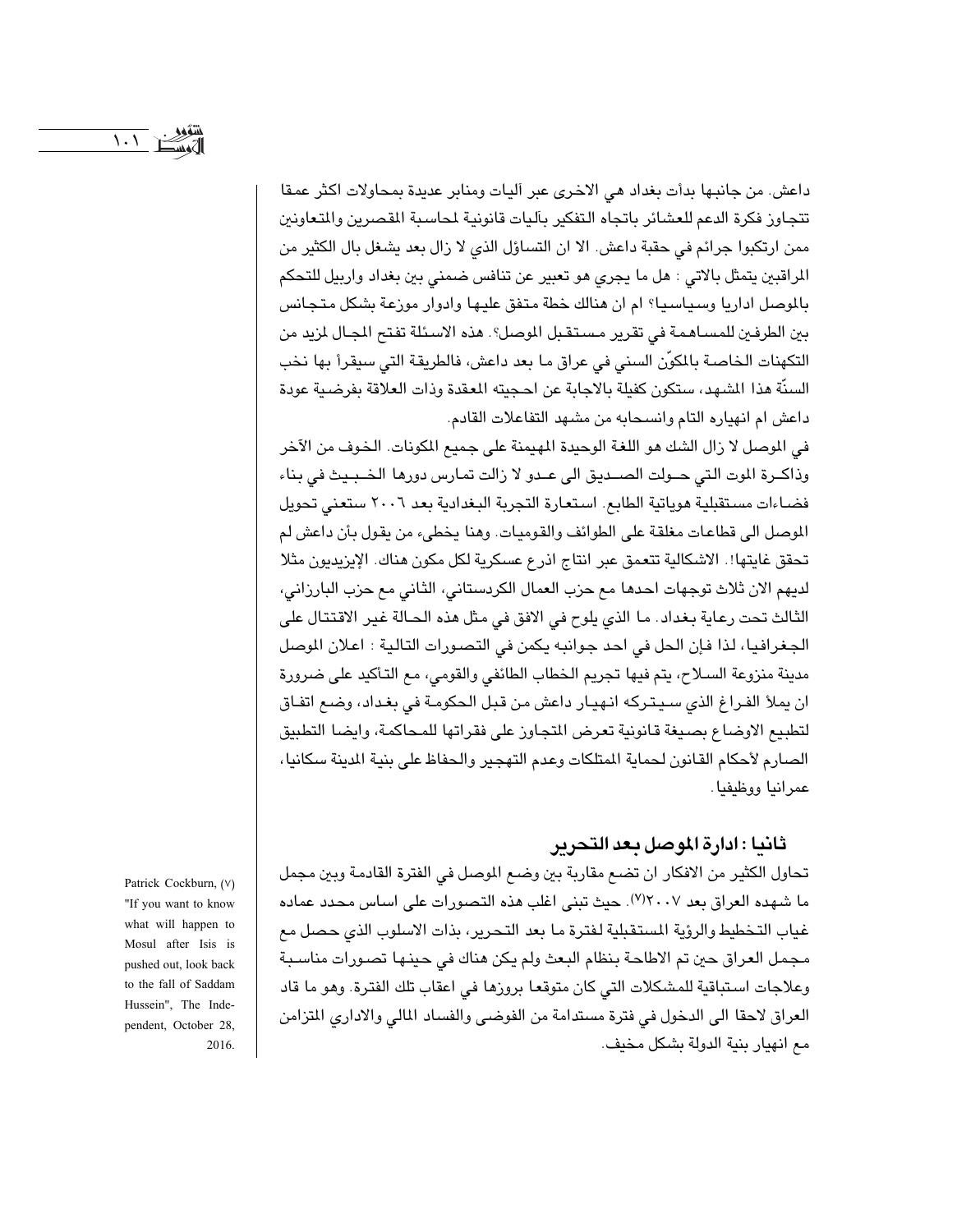$\lambda \cdot \lambda$ 

اشكالية الموصل انها تمثل في الحقيقة عراقا مصغرا، فهي تمتاز بموقع جغرافي حرج تبرز قيمته الاستراتيجية في ضوء الموارد النفطية التي تملكها المحافظة، وكذلك في ضوء التعقيد في البنية السكانية المتنوعة دينيا وقوميا، مضـافا لكل ذلك التنافس المحلي المسنود اقليميا بين قوى مختلفة تسعى للهيمنة على مصير الدينة ومستقبلها. وهو ما يجعل الحديث عن اسلوب ادارة هذه الاشكالية لتأمين وضع الموصل من بين القضايا المفصلية التي يمكن لها ان تشكل نموذجا فاعلا للتعرف فعليا على مستقبل الجغرافيا ـ السياسية لعموم العراق.

في هذا الصـدد تسـعي داعش، في ظل ادراكـها لـحـتـمـيـة زوالهـا مـن مشـهد التـفـاعـلات المستقبلية، الى العمل على استغلال كل الظروف المكنة من اجل اطالة امد العمليات العسكرية لإلحاق اكبر قدر ممكن من الخسائر بالقوات العراقية، وايضا العمل على خلق اكبر عدد ممكن من اشكال الانقسام داخل البنية السياسية والاجتماعية للقوى المؤيدة لتلك العمليات(٨). وهوما سيعنى لاحقا امكانية انتاج صورة جديدة للتطرف تسمح بترسيخ الارضية التي غذت داعش بعناصر البقاء والقوة.

لذا يشير البعض الى ان طريقة ادارة محافظة نينوي ستحدد مجمل المستقبل العراقي<sup>(٩)</sup> طالما انها تملك كل هذا التنوع والتعقيد، الا ان كل ذلك حتى اللحظة لا يشير سوى الى المخاوف بسبب غياب الخطط لما يجب ان يكون عليه الوضع بعد هزيمة داعش.

على الرغم من تعدد المدخلات المحلية والاقليمية التي مهدت لسـقوط الموصل، فإن البـعض يؤكد في اطار التفكير بكيفية ادارة هذه الدينة مستقبلا على اهمية المنظومة العسكرية وضرورة اعتمادها على قيادات مباشرة محترمة ومعروفة من ابناء الدينة كتلك القيادات التي تقود اليوم الحملة العسكرية ضد داعش بقيادة رئيس الوزراء العبادي، فهي الطريقة الامثل للوصول الى مقاربات امنية تلبى طموحات المستقبل. مع التأكيد على ضرورة بقاء القوات الكردية والحشد الشعبي بعيدا عن اي شكل من اشكال الهيمنة على أقدار هذه المدينة(١٠)، حيث لعب الاعلام المعادي دوراً مؤثراً في انتاج مزاج شعبي يصور الآخرين على انهم ادوات لسحق المكون السني، وهو الخطاب الذي استغل بشكل فاعل من قبل

داعش تمهيدا لإعلان ولايتها وهيمنتها على هذه الجغرافيا الغنية والمهمة استراتيجيا. الجزء الآخر من الاشكالية التي تحتـاج الى مـزيد من الاهتمـام في اسلوب ادارة المدينة تتمثل في كيفية اقناع الاعداد الكبيرة من النازحين الذين استهدفهم داعش (التركمان والعرب الشيعة، الاكراد، الايزيدية والمسيحيين) للعودة والعيش في ذات النطاقات التي خرجوا منها سابقا، خاصة وان هنالك في الافق شكوى متزايدة من ان داعش قام بتطبيق سياسات سكانية هدفت الى خلق هوية طائفية واحدة لهذه الدينة، وهو ما سينعكس اجمالا على اي عملية انتخابية لمجلس المحافظة او النواب. مما يعني بأن ادارة المدينة بعد

Ibid.  $(A)$ Rupert, (٩) James "Mosul after ISIS : not clear plan of peace", US institute of peace, October 31, 2016. Siddhartha Ma- $(\backslash \cdot)$ hanta, "If ISIS loses Mosul, What then?", The Atlantic, October 19, 2016.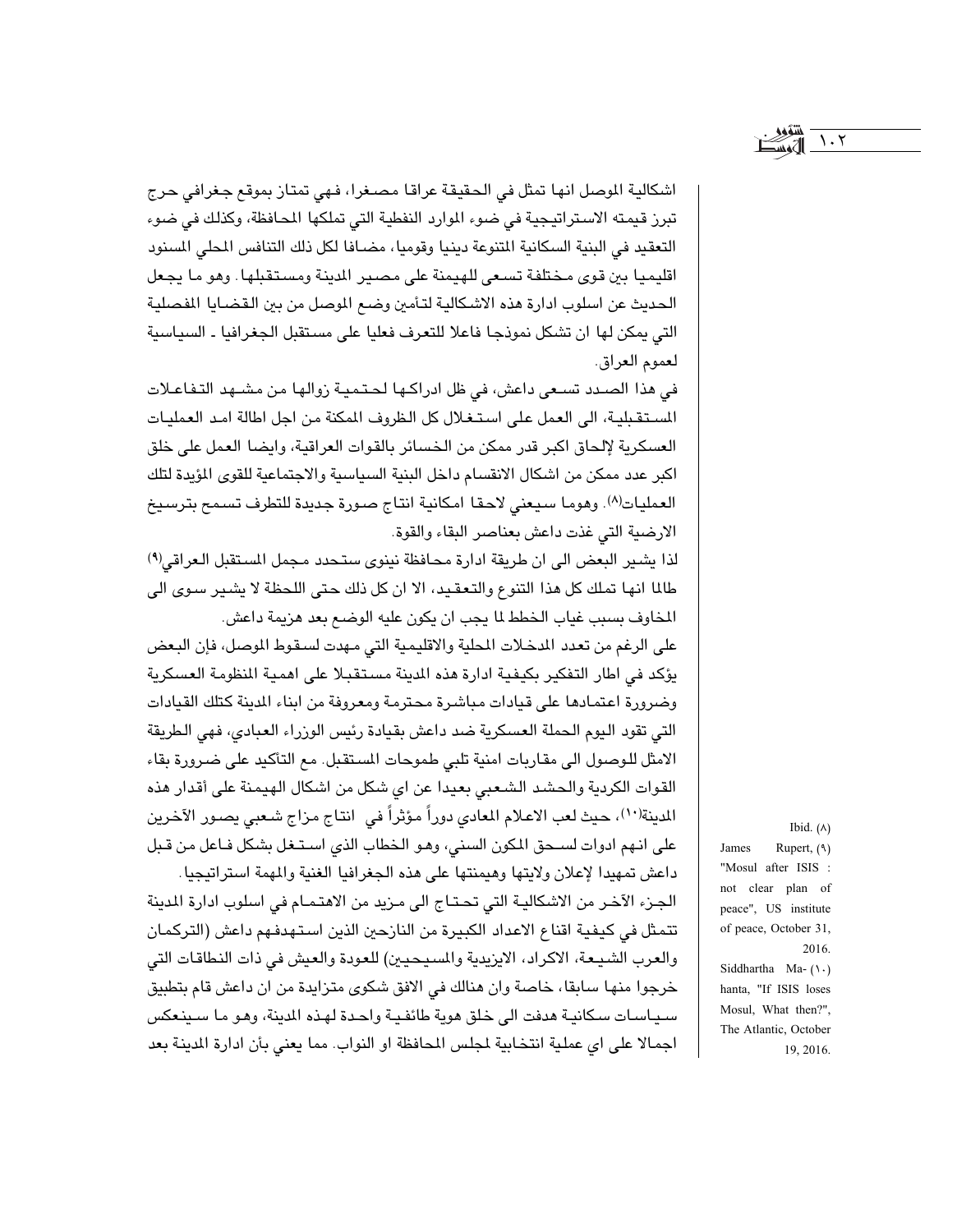هزيمة داعش ستكون أمام تحدى تثبيت الإشـارات الايجابية التي تجذب الناس طواعية الى مواقعها القديمة. وكثير من الدراسات تؤكد بأن مرحلة ما بعد داعش ستتطلب العمل على تحقيق كثير من المتطلبات الواقـعيـة من بينهـا التـركيـز على النطاقـات الريفـيـة المحـيطة بالموصل(١١). وهي النطاقات التي استجابت قبل غيرها لفكر داعش، ومنها انطلقت هجمة الارهاب ضد النطاقـات الحضـرية، في محـاولة لتـثبـيت لغة الـصـراع بين قـيم منظومـتين اجتماعيتين متنافرتين. احداهما كانت تركن الى لغة القتل والنفى والثأر والحقد ممثلة بداعش، والاخرى كانت تحاول ان تحتمى ببقايا الدولة التي انهارت بشكل متسارع في اعقاب حزيران/يونيو ٢٠١٤. داعش نتاج اهمال للبنية الاجتماعية للنطاقات الجغرافية التي انسجمت وخطابها وأساليبها. عدم الانتباه لهذه النطاقات أمنيا، اقتصاديا، تعليميا، صحيا وقيميا سيقود الى تكرار موجة العنف بمسميات جديدة.

على الدى البعيد هنالك حاجة ماسة للتركيز على البنية الاجتماعية الخاصـة للريف العراقي في هذه النطاقات وعلاقته بنشأة داعش وتمددها . هيمنة الريف وقيمه على المدينة وتوسع الجالات الجغرافية لهذه الهيمنة، مهَّد الأرضية لكل هذا الخراب ممثلا بداعش، الذي لا يخشى الصواريخ بقدر ما يخشى الفكر المدنى المتحضر.

أمنيا هنالك حاجة لإعادة النظر في منظومة داعش التي يبدو انها في كل مرة تهزم فيها عسكريا، فإنها تتحول لاحقا لمارسة دورها كمافيا تستهدف كبار التجار واصحاب المال في الدن الرئيسية بما فيها الموصل لتغذية نشاطاتها ماليا ولاثبات حضورها معنويا في الاوساط الشعبية، لتعيد لاحقا تنشيط دورها في اي فرصـة ممكنة للظهور بقوة جديدة. لذا يعتقد البعض ان هنالك حاجة ماسة لوجود قوات خاصة لكافحة الجريمة النظمة على ان تكون مدعومة من قوات التحالف الدولي، لكونها في نظرهم الطريقة الأمثل لضمان عدم عودة داعش في المستقبل(١٢).

إدارة الملف الامنى بهذه الطريقة أمر مهم لتعطيل التراتبية الاقتصادية والعملية التي يعتمد عليها داعش في بناء أسس تواجده وعمله داخل المجتمع الموصلي، دون ان يعني ذلك بالضـرورة ان الدعم يجب ان يكون ممثـلا بقـوات اجنبـية مـبـاشـرة على الارض. الطريقـة الأفضل ستكون عبر تعاون استخباراتي لتبادل الملومات ومطاردة المظاهر الخاصة بهذا السلوك، على اعتبار أن أي خرق أمنى في الموصل، سيقود لاحقا الى تهديدات ارهابية واسعة الامتداد قد تجد اصداءها المستقبلية في نطاقات جغرافية بعيدة بذات الطريقة التي عانت منها كثير من العواصم الاوربية. وهو ما يتطلب يقظة عراقية ودبلوماسية ناجحة في اقناع الاطراف الاخرى (التحالف الدولى) بعدم اتخاذ هذا المدخل للعلاقة ذريعة للهيمنة على القرار الامني في الموصل او فرضه كشكل من اشكال الوصاية على الادارة الحكومية هناك.

Ibid.  $(11)$ Ibid.  $(17)$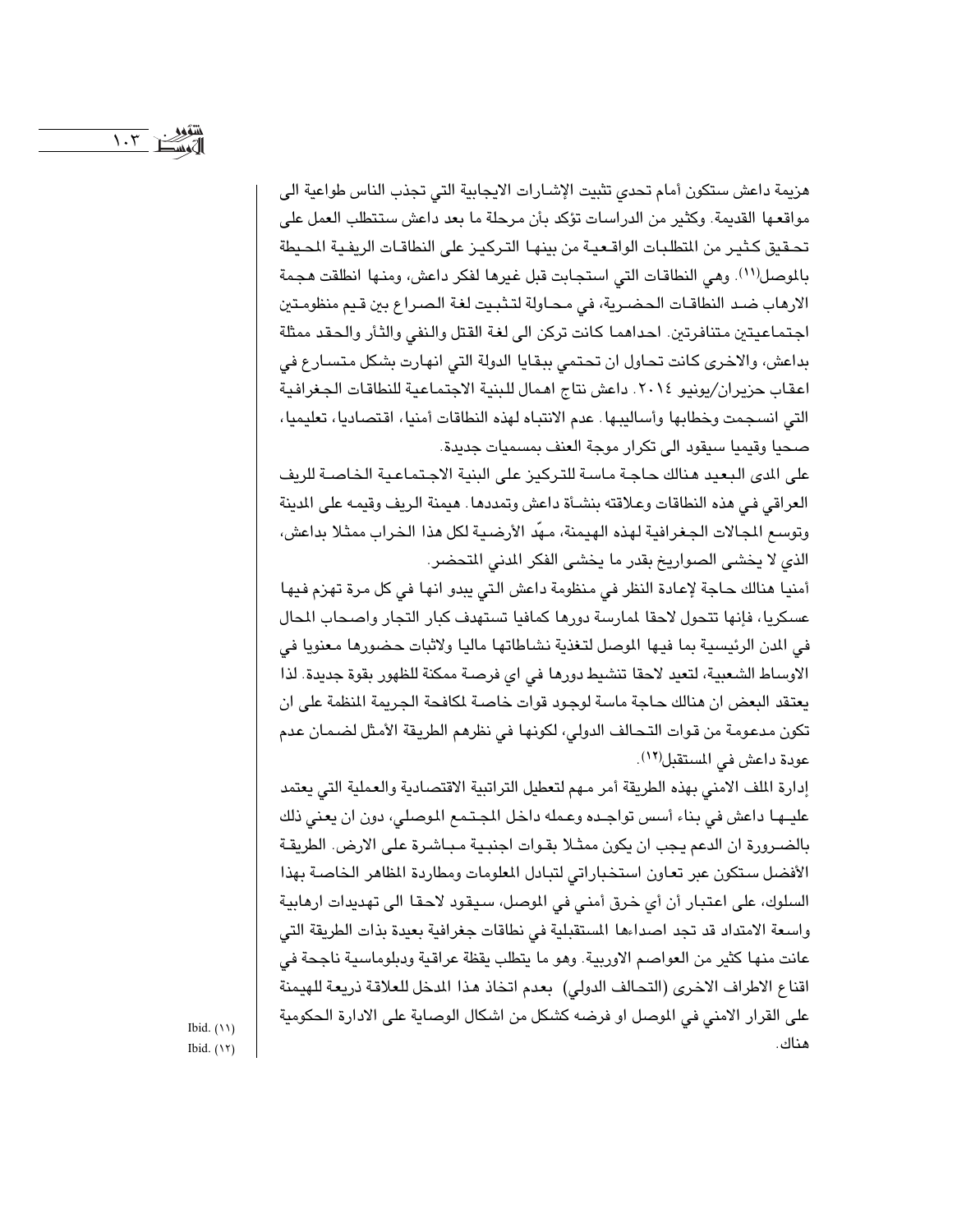في المقابل هنالك تأكيدات عديدة على ان المعركة القادمة بعد هزيمة داعش ستكون في اطار تحديد الهيئة الحكومية التي ستناط بها مهمة ادارة الدينة رسميا. حيث تسعى تركيا الى فرض اشخاص محددين مرتبطين بها، في حين تسعى بغداد بالتعاون مع واشنطن الى فرض كلمتها القوية عبر اختيار رئيس جديد لجلس المحافظة، وهو ما نظرت له تركيا على انه نية مبيته لتقليص نفوذها لاحقا بعد ان مُنعت من المساهمة العسكرية في تحديد الوجـهـة التي سـتمضـي اليهـا الموصل، وهـوما فُسـر على انه حـرمـان لـهـا من السـاهمـة في التحكم سياسيا بمصير هذه الدينة. هذا الجلس يجب ان يكون مراقبا في خطاباته وفي اَليات عمله بشكل صارم، كي لا يسهم لاحقا في انتاج حالة من الفوضى والمزاج الشعبي السـاخط على مجمل المؤسسات الحكومية بذات الطريقة التي مهد فيها كثير من قيادات مجلس المحافظة السـابق الدور لداعش التي باتت في حينها البديل المرحب به في حـال غياب الدولة الشرعية التي تمثلها سلطة وقرارات بغداد.

# ثالثاً: ما بعد داعش

١. أقليم نينوي ـ الانبار

يحاول البعض الترويج لفكرة تقسيم العراق بالقول ان هذا البلد تاريخيا لم يعرف انه كان بلدا موحدا، مما يعني صعوبة تجنب هذا الانقسام التقليدي في بنية هذا البلد(١٣). وهو تعبير عن ذات الشكوى التي كررها مرارا الملك فيصل الاول في مناسبات عديدة(١٤)، بعد تنصيبه ملكا على العراق الذي تشكل رسميا في العام ١٩٢٠. حيث استمر لاحقا النضال من أجل الإبقاء على وحدة هذا البلد بصياغته تلك التي جاءت انعكاسا لارادة دولية في اعقاب حدث كبير ذي صبغة عالية ممثلا بالحرب العالية الاولى. لذا فإن محاولة التقسيم الحالية توجب ان تكون هنالك مقدمات مماثلة لم تتوافر ارضيتها بعد لكثير من القوى المحلية الحالمة بهذا الشروع، وهو ما يفسر الى حد كبير اللواقف الرسمية الاميركية مثلا من تصريحات أربيل بالانفصال عن العراق.

فكرة الاقليم باتت تشكل تحولا جوهريا في خطاب القيادات المصىوبة على المكون السنى في العراق، وذلك باعتبارها احدى الآليات التي يراد تطبيقها لتقليل سطوة المركز ـ بغداد تيمنا بتـجربة اقليم كردسـتان. لذا يشـير الكثير من متبني هذا التـوجه الى ان البـديل الحقيقي لإدارة ازمة هذه المناطق بعد داعش سيكون في اعطائها حق تشكيل الاقليم بعيدا عن الصفة الهوياتية الذهبية الطابع، حيث سيضم اقليم نينوى ـ الانبار مكونات عراقية كثيرة على الرغم من ان الصفة السكانية الغالبة عليه ستكون الصفة السُنية(١٥).

هذا الطرح ورغم دستوريته التي اقرت في الفقرات الخاصة بموضوع تشكيل الاقاليم، الا انه يصطدم بعقبات سياسية ويتساؤلات حرجة ذات علاقة بمستقبل الجغرافيا العراقية

Jamsheed  $K. (Y)$ Choksy and Carol E. B. Choksy, "Defeat ISIS, but let Iraq split", World Affairs, June 25, 2014. (١٤) راجع مقالنا الاتي : دياري صالح مبيد، "الهوية العراقية في زمن ما بعد داعش : الرهان الاكثر خطورة"، ميدل ايست اون لاين، ٦ أيار/مايو، ٢٠١٥. Ayub Nuri,  $(1°)$ "Self-governing Sunni regions without Baghdad interference the only solution for

Iraq", Rudaw, Octo-

ber 30, 2016.

 $\bigwedge$  .  $\xi$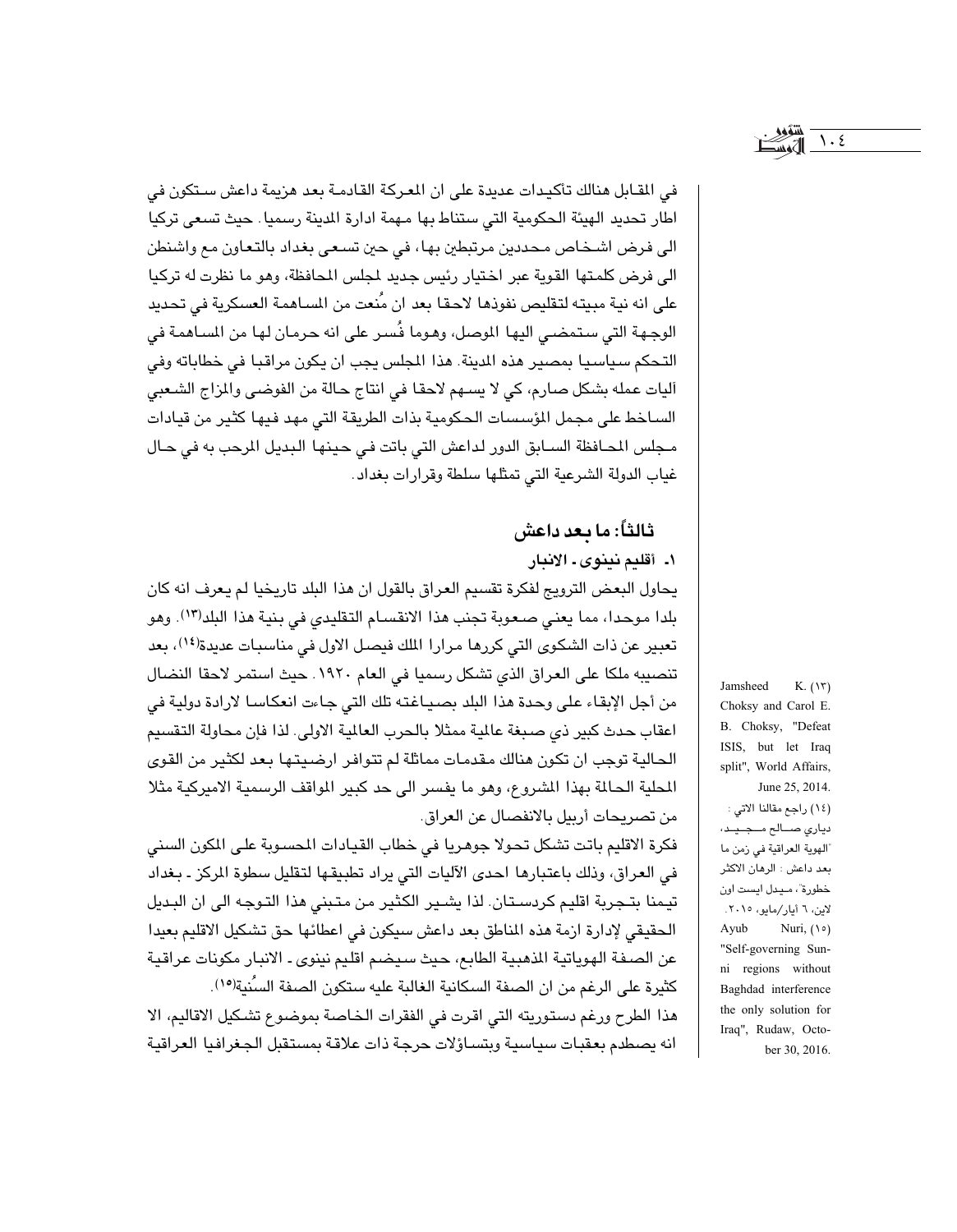$\bigwedge$   $\circ$   $\bigwedge$ 

وعدم تفككها لاحقا الى جزر مذهبية وقومية تمهد السبيل الى اعلان ثلاث دول مستقلة. من بين هذه الاشكاليات الحديث عن قدرة السنة انفسـهم علـى مواجـهـة داعش والسـبب الكامن وراء عدم استجابتهم لمواجهة هذا التنظيم في حينها عندما كان على مشارف بغداد يتحكم بحزامها ويتمدد باتجاهات متعددة. حجة البعض بأن السبب وراء ذلك يكمن في سياسات بغداد التي جعلت المواطنين يشعرون بالازدراء من دور المؤسسة العسكرية والحكومية، ليس بالتفسير المقبول لتمرير هذه الرؤية المخاتلة التي تكمن وراءها تصورات اعمق ومشاريع اكثر خطورة. فذات السكان اليوم يتحولون باتجاه ايجابي نحو الدور الذي تلعبه بغداد في تحرير مناطقهم بعد ان برزت قيادات ميدانية جديدة لتمثيل هذا المكون في الرحلة الحالية. كل ذلك يجعل المرء يتساءل بطريقة محيرة عن مستقبل توجهات هذا الاقليم في حال تشكيله اذا ما حصل صدام سياسي ما مع بغداد؟ اين ستذهب الأسلحة المخصصة لجيش هذا الاقليم؟ وكيف وبالضد من اي طرف سيتم توظيفها؟.

فيمـا يتـعلق بمدينة تلعـفر التي تقـدم الـحشـد الشـعـبي لتـحريرهـا في منتـصف تشـرين الثاني/نوفمبر ٢٠١٦ برزت العديد من الرؤى الخاصة بالابعاد المستقبلية لضمون فكرة اقليم نينوي ـ الانبار. في هذا الخصوص اشار البعض الى ان هذه البلدة شهدت في العام ٢٠١٤ سلوكيات عنيفة من قبل التركمان الشيعة، قادت لاحقا الى سلوكيات مماثلة من التركمان السنة حين هيمن داعش على تفاصيل الحياة هناك. لذا برزت مطالبات بتقسيم الدينة الى قسمين منفصلين لذات القومية على اساس مكوناتهم الذهبية، والا فان البديل المطروح سيكون اللجوء الى قوة أممية او الاستعانة بالبيشمركة الكردية لدعم الاستقرار هناك(١٦).

جـزء اســاس من هذا الاقــتـراح مـرتبط بعـمليــة التنافس المهـمــة الجـارية بـين الحـزب الديموقراطي الكردستاني برئاسة مسعود البرزاني وبين حزب العمال الكردستاني وما يمثله عبد الله اوجـلان من رمزيـة مهمة في البنيـة السيـاسـية والاجـتمـاعيـة للأكراد عمومـاً . حيث تخشى أربيل ان يكون هنالك وجود ما لحزب العمال في تلعفر وسنجار يؤثر في طبيعة التوازنات السياسية الخاصة بحزب البارزاني مع خصومه في الجغرافيا التي تمتد الى داخل اقليم كـردسـتـان ذاته. هذه المضاوف تأتى وكـأنهـا صـدى لذات الافكار التي تطرحـهـا انقرة حـول مكانة تلعفر في اسـتراتيجيتـهـا حـيـال العراق مسـتقبـلا، حـيث كرر أردوغان في كثير من المناسبات الاشارات الخاصة بمخاوف بلاده من ان يكون هنالك دور لحزب العمال في النطاق المتد بين سنجار ـ تلعفر. حدة هذا التوجه في السياسة التركية تتصاعد بزيادة الدور الذي يلعبه الحشد الشعبي في المحور الغربي للموصل وبالذات منها في تلعفر، حيث يفترض الأتراك بأن هنالك امكانية لحصول تحالف ما بصيغة الحشد ـ العمال الكردستاني وفقاً للمشتركات الكثيرة بينهما في قتال داعش وفي مواجهة النفوذ

(١٦) للمـزيد حـول هذه الرؤية بالامكان الاطلاع الشخصيات السياسية التركمانية ينظر: رووداو، "نبيل حربو: نطالب بتمركز قوات البيشمركة في تلعـفـر"، ١١ تشــرين الأول/أكتوبر، ٢٠١٦.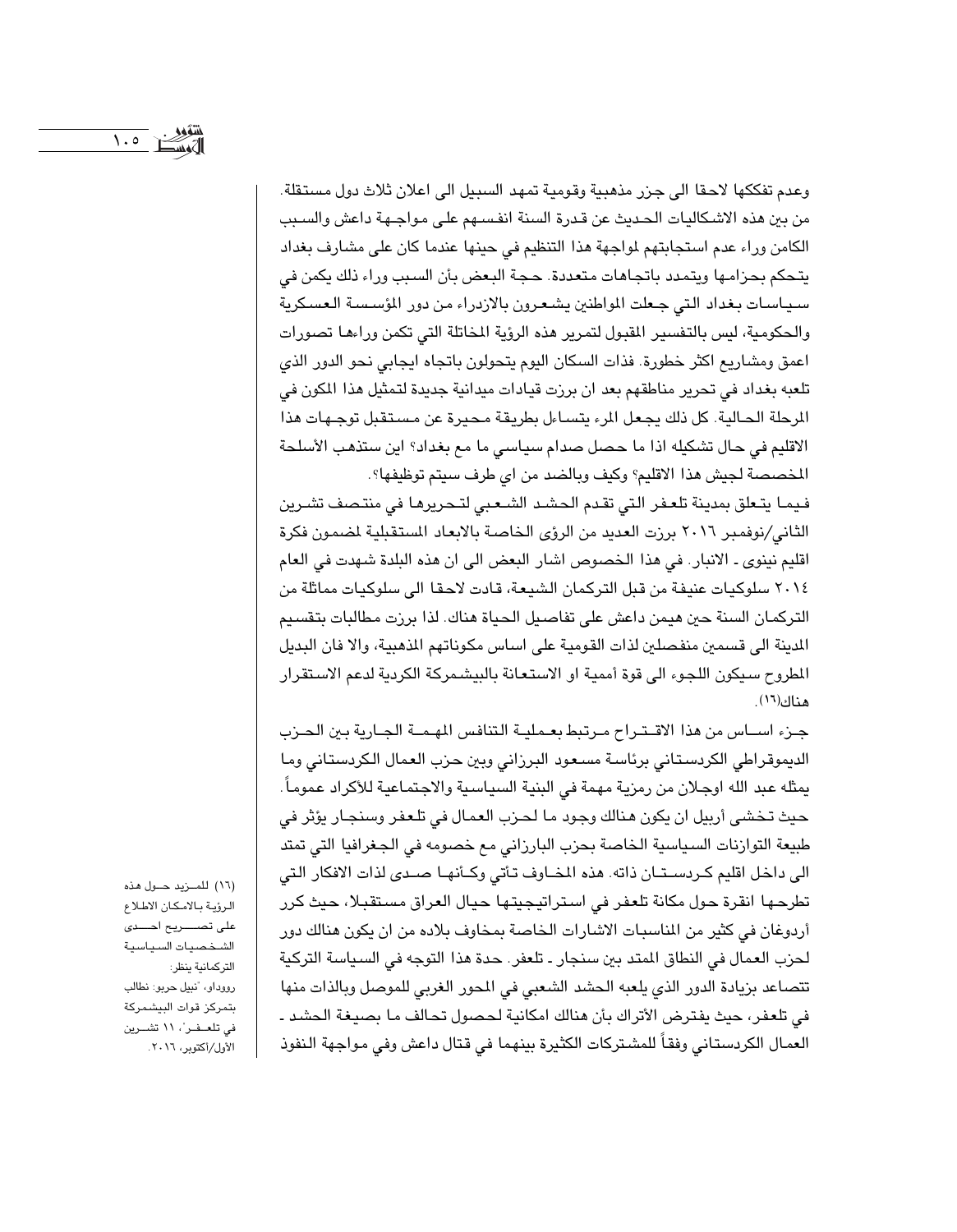$\mathcal{L} \cdot \mathcal{L}$ 

التركي وفي تخريب مشاريع اربيل. لذا لم يكن مفاجئا أشارات التهديد التي اوردها اردوغـان حين قـال "لـقد عـززت انقـرة تواجـد قطعـاتهـا الـعسكرية في جنوب شـرق مـدينة سيلوبي Silopi للرد على اي حركة محتملة للحشد الشعبي في تلعفر. أرغب بالقول ان تلعفر وسنجار تعدان اهداف حسـاسة بالنسبة لتركيا. ولأجل ذلك سنستمر بتعاوننا مع مقاتلي نينوي (تنظيم النجيفي) ومقاتلي البيشمركة لأجل هذه الغاية"(١٧).

الاعتماد التركي المفرط على موقف البارزاني في امكانية اتخاذ مدينة دهوك معبرا جغرافيا للقوات التركية باتجاه تلعفر أو سنجار مبنى على وهم كبير في التحليل والرؤية بعيدة المدى التي غاب عنها الصواب طوال الفترة الماضية في سياسات حزب العدالة والتنمية. حتى الان وضعت اربيل في اختبار صعب اساسه الابقاء على مساحة حياد مناسبة من المحاور المتعارضة من موضوع داعش ومستقبل الموصل. هذه المحاور التي تشكلها واشنطن، بغداد، طهران، وأنقرة تستوجب من اربيل ان تكون حاضرة بما يضمن بقاءها ضمن فلك القوى الأكثر تأثيراً في رسم السـار الذي يرضـي توافقات ومقـاربات المحور الاكثر حضورا في صياغة مشهد الجغرافيا السياسية الحالية وهو محور واشنطن ـ بغداد ۔ طهران. لذا فإن تماهي اربيل مع اي مشروع تركي خارج مساحة هذا المحور، سيكون بمثابة انتحار سياسي معلن للبارزاني بطريقة ستقود مستقبلاً الى ارباك التوازنات السياسية والعسكرية بالضد من مصلحة الحزب الديموقراطي الكردستاني، سواء أكان ذلك باتجاه علاقته مع اقطاب المعادلة الكردية في السليمانية أو مع بغداد ذاتها.

رغم ذلك تبقى تركيا متمسكة بفرضية أثر الخلافات الاميركية ـ الايرانية في تغير اتجاه العلاقات بين هذين الطرفين المهمين في مرحلة ما بعد داعش، وهو ما يمكن له ان يقود لاحقـا الى السـمـاح لأنقـرة بلعب الدور الذي تحلم به دون مـحـددات أو قـيود كـتلك التي تواجهها الان. كل ذلك برأى انقرة مبنى على حجم الاخطاء التي سـيرتكبـها السـاسـة الشيعة في ادارة ملف هذه الجغرافيا بعد الانتهاء من مشكلة داعش. مما يعني بأن التحالف الوطني مطالب اليوم بأن يمارس سياسة اكثر واقعية في ادارة الازمة والبحث عن مواقف حيادية بين طهران وواشنطن تسمح في النهاية بإنتاج منظومة تفاعلات ساندة لموقف بغداد وجاذبة لموقف اربيل باتجاه الشراكة مع الاخرين في ترتيب معطيات المرحلة القادمة.

تجاوز هذه الرؤية سيعني ان اقليم نينوي ـ الانبار سيكون بداية لتحولات مفصلية خطرة حيث سيكون لنموذج تفتيت تلعفر جغرافيا حضور في اكثر من منطقة. كما سيكون لنموذج التنافس التركي ـ الايراني صعودا في حجم تأثيره في البنية السياسية ناهيك عن فكرة الانقسـام المجتمـعي بين بغداد والقوى المؤيدة لهـا والاخرى المعارضـة لدورها في ترتيب اوضـاع هـذا الاقليم، ليـقـود كل ذلك الـى مـزيد من الإرباك والفـوضـى الـتى يصــعب

Hurriyet Daily (\V) Newspaper, "Tal Afar a sensitive target amid reports of Shiite offensive", October 30, 2016.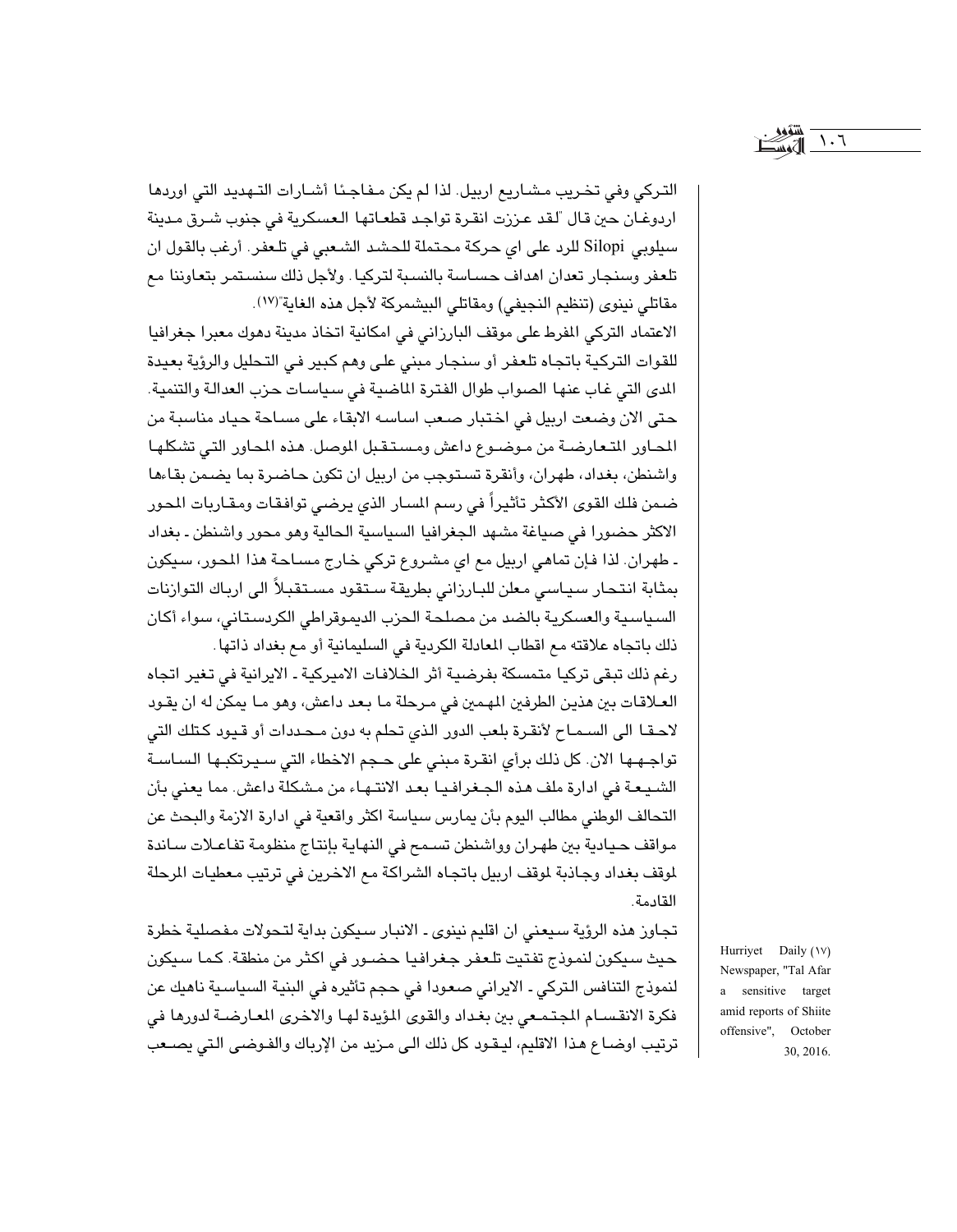السيطرة عليها أو التحكم بامتداداتها، مما ينسف معها جدوى هذا الاقليم الذى قد يتحول بمرور الزمن الى صيغة هوياتية ـ مذهبية تكون مقدمة شرسة لمزيد من الفدراليات التي تمهد فعليا لتقسيم العراق على أسس طائفية وقومية الى دويلات متناحرة.

عادة ما تطرح تركيا فكرة التغيير الديموغرافي الذي يمكن ان يحصل تحديدا في تلعفر، على انه ذريعة للتدخل العسكري والسياسي المباشر في الموصل. في وقت تشير مصـادر وقراءات تركية عديدة الى ان تركيـا تقاعست عن اداء اى دور يذكـر حين تعـرضت ذات المدينة الى تغير ديموغرافي فعلى بعد حزيران/يونيو ٢٠١٤ حين قام تنظيم داعش بارتكاب مجازر ابادة جماعية بحق الاغلبية التي كانت تشكل البنية السكانية الاساس للمدينة(١٨). مما يعني بأن تركيا ستكون مظلة جاهزة لتوفير الدعم لهذا الاقليم لأسباب جيوبولتيكية، كما ستكون متهيئة عسكريا للقيام بدور الماصر للسنّة في حال حصول اي خلاف مع بغداد التي ستتحول الى خصم شيعي بالمطلق.

تبقى اشكالية الحديث عن هذا الاقليم غير مرتبطة اساسا بحق الكون السنّي بإنتاج هذا الشروع، بل مرتبطة بمؤشرات مهمة لمخاوف تثير القلق من الوجهة المستقبلية لهذا المسار في التأثير على مصير الوضع المستقبلي للعراق. فبعيدا عن التفكير في انتاج صيغ اقليمية من اجل التوازنات العسكرية والمالية بين المكونات العراقية، هنالك فجوات لا زالت تشكل مواطن خلل في بنية هذا المشروع يمكن لها ان تشكل مصدرا مـهمـا من مصـادر التلاعب بمصير نسبة كبيرة من السكان ومساحة مهمة في جغرافيا العراق. وهو ما يتطلب طرح تصـورات جديدة لمعالجة هذه المخاوف قبل المضى قدما في ترسـيخ فكرة هذا الاقليم في اذهان السكان المحليين على انه المخرج الوحيد لإعادة ترتيب العلاقة مع بغداد في مرحلة ما بعد داعش.

رغم ذلك لابد من الاعتراف بجرأة بأن هنالك خلل ما في عقلية ادارة الدولة في بغداد يجب معالجته قبل رفض هذه الشاريع بحجة المحافظة على البلد.

## ثالثا : ما بعد داعش

#### ٢ ـ تفكك التحالف العسكرى العراقي

لعب التحالف بين بغداد واربيل دورا محوريا في التهيئة لمعارك تحرير الموصل، وهو ما شكل عنصر اشادة واضحة المعالم بمدى فاعلية هذا الدور في سـحب البسـاط من تحت القـوى التي اسـتـغلت في الامس القـريب الفـجـوة المتنامـيـة التي حـصلت بين المالكي والبارزاني بطريقة قادت الى ارباك عمل القيادات العسكرية والامنية، بالشكل الذي اسهم في الانهيار المتسارع لاوضاع مدينة الموصل.

Hurriyet Daily (\A) Newspaper, "Tal Afar a sensitive target amid reports of Shiite offensive", October 30, 2016.

في هذا الاطار هنالك العديد من الاشـخـاص المقاتلين في الميدان باتـوا على قناعة راسـخة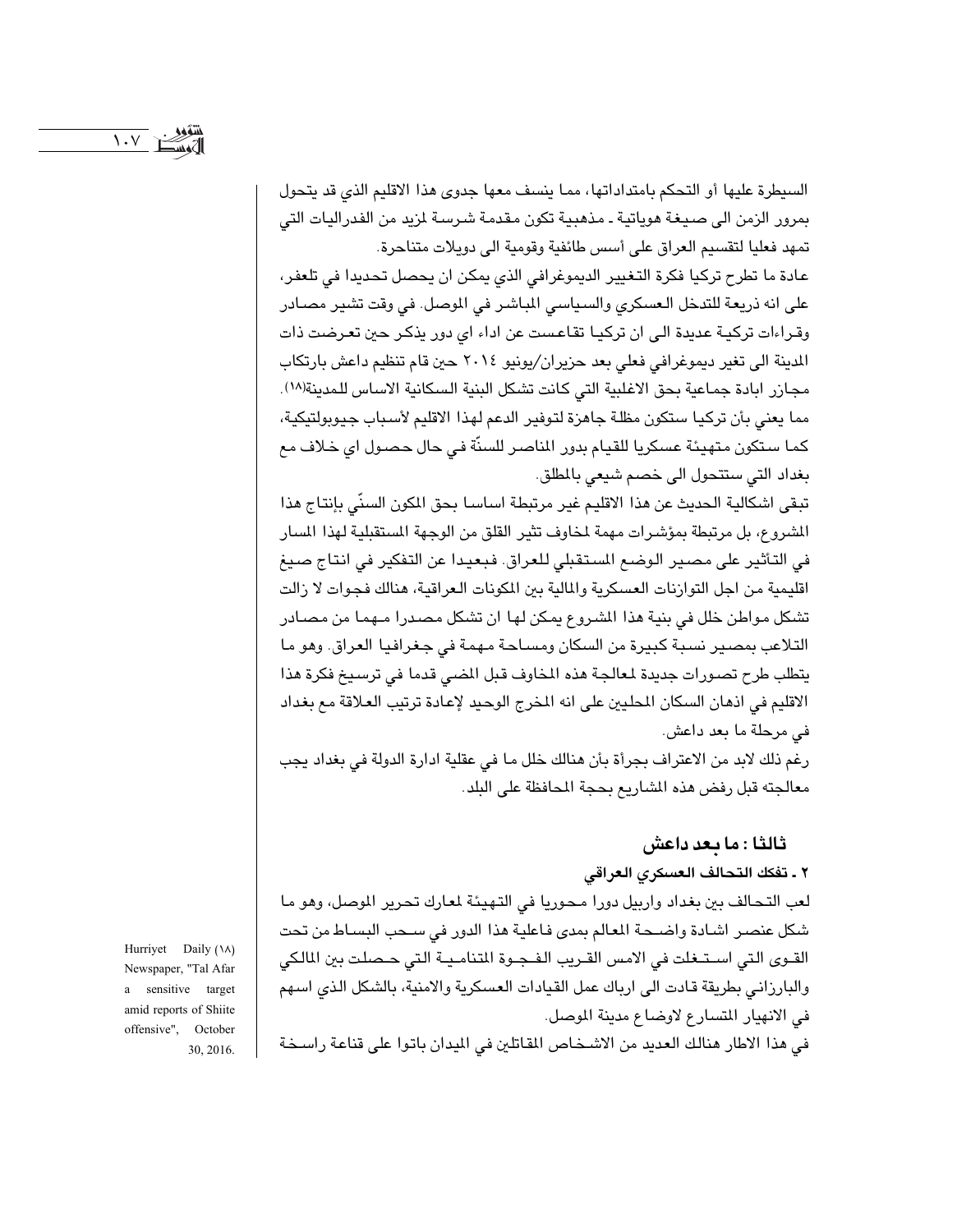بأن المستقبل ـ بعد انهيار داعش ـ سيشهد تحول حلفاء اليوم الى اعداء يقاتل بعضـهم بعضـا. احد المقاتلين الاكراد يؤكد هذه الرؤية بالقول "ان هنالك تهديدات ضدنا من قبل قوات الحشد الشعبي الشيعية. فمن المؤكد بأنهم سيعلنون الحرب ضد كردستان... اذ ان هنالك خشية من ان تتم المطالبة من قبل المجموعات الشيعية بعودة سيطرة بغداد على الاراضي التي تم السيطرة عليها من قبل البيشمركة في معارك الموصل، والبعض من هذه الاراضي غنية بالنفط"(١٩). خاصـة وان هنالك تصـريحات رسـميـة من اربيل تؤكد فيـها رؤيتها الجيوبولتيكية حيال هذا الموضوع مشددة على فكرة أن ما حرر بالدم لن يصادر إلا بالدم.

مثل هذه المخاوف قد تفسر الى حد ما احدى الخطوات المفاجئة التي اقدمت عليها اربيل عبر السماح بتجنيد ٢٠٠٠ مقاتل من العرب السنة ضمن صفوف البيشمركة، وهو القرار الذي لم تقدم عليــه الاحـزاب الكردية في اقســى الظروف حين كـانت تخـوض صــراعـات مباشرة مع الحكومات السابقة في بغداد. مما يعني ان هنالك تهيئة لصراع قادم يحول دون استدامة الآمال باستمرار التعاون العسكرى الحالي. هذا الصراع سيكون فيه محاولة لاستقطاب المكرن السنى باتجاه ساحات متعارضة لكسب مزيد من القوة والنفوذ الذي سيحدد الوجهة النهائية لهذا التحول.

هنا تحاول كثير من وسـائل الاعلام التي تسـهم في تشكيل القناعات لدى الرأى العـام الى التأكيد على ان الفترة اللاحقة ستشـهد تراجعـا مخيفا في طبيعة التسـويات بشكل سلمى للأزمات التي تعصف في العلاقات بين بغداد واربيل خصوصا في الموصل. يقول البعض في هذا الصدد "ان المعركة ضد داعش ستنتهي قريبا، لكننا للأسف لن نكون قادرين على العيش سويا مرة اخرى"(٢٠). هذا الرأى تجسيد لخاوف حقيقية تشكل صورة التحدى الذي على الحكومة والقوى السياسية مجابهته باصرار وحكمة، بدلا من الاستسلام لمعطياته ومخرجاته المتوقعة.

في مقاربة لهذا التنافس على الجغرافيا والموارد وأثره في تفكيك تحالف اليوم الهش بين اربيل وبغداد، يحاول البعض التذكير بالتنافس الكبير الذي حصل بين الحلفاء (السوفيات والغرب) في العام ١٩٤٥ للدخول الى برلين، وهو ما سيقود في الحالة العراقية الى اعادة ترسيم الحدود في شمال البلاد بين القوى التي تمثل المكونات الثلاث الرئيسية فيه حيث لكل منها ادعاءاتها الخاصة(٢١).

من زاوية اخرى يبدو ان هنالك ظاهريا هدفـا مـحـددا يوحـد بشكل مـا الجـهـود بين هذه المكونات السياسية والمجتمعية في هذه المرحلة ممثلا بداعش، الا ان الاشكالية تكمن في عمقها البعيد في الاهداف المتعارضة في توجهات كل طرف من هذه العملية، فالشيعة يقـاتلون من أجل اعـادة الموصـل تحت مظلة الحكومـة المركزيـة في بغـداد، في حين يسـعى Paul Moss,  $(19)$ "Kurdish fears of land fight after Mosul battle", BBC, November 10, 2016. Ibid.  $(7 \cdot)$ Seth J. Frantz- (٢١) man, "After Isis, then what? The scramble for Mosul", The Spectator, August 27, 2016.

 $\lambda \cdot \lambda$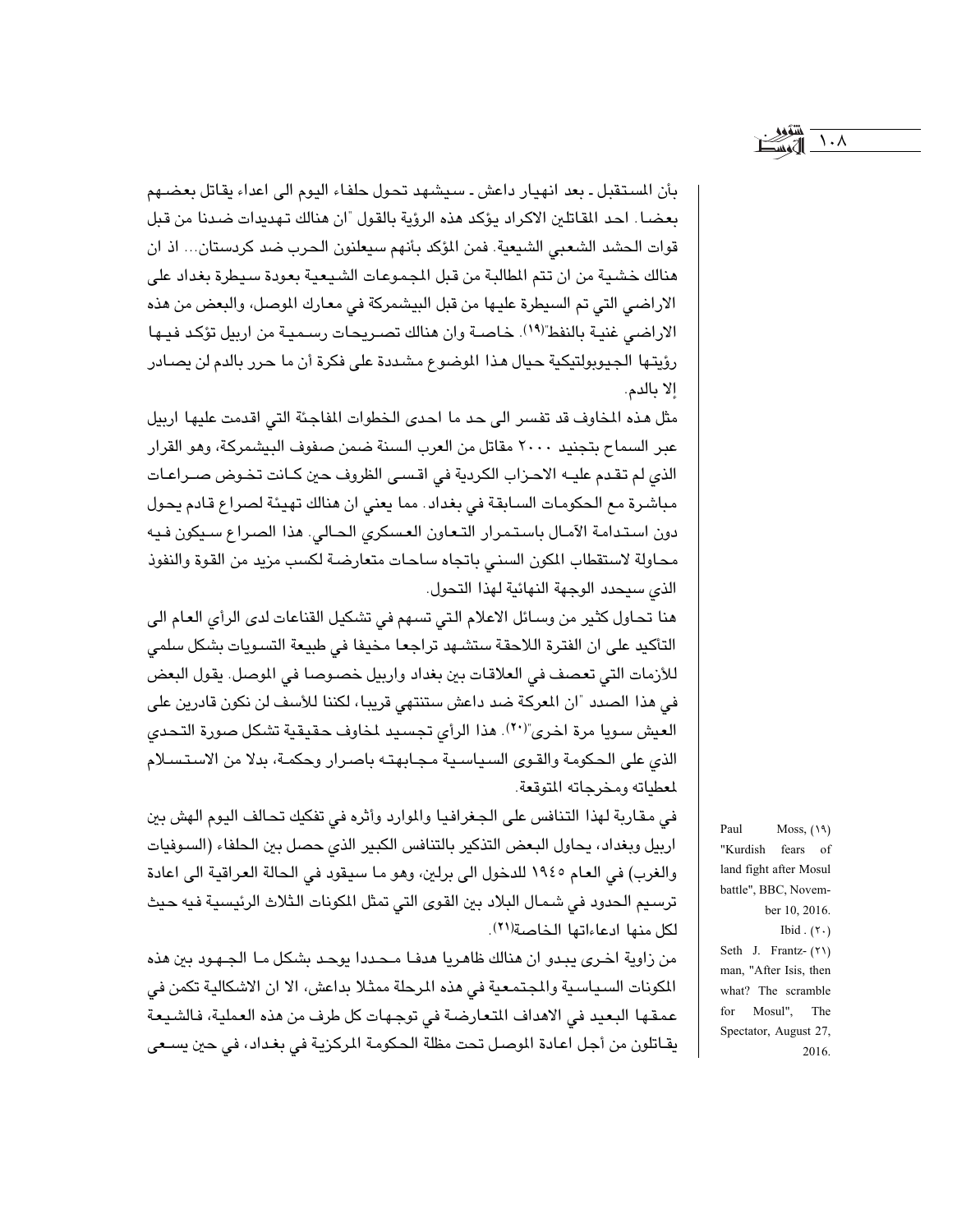الاكراد الى توسيع نفوذهم ونطاقهم الجغرافي لفرض الامر الواقع، اما السنة فهم يبحثون عن اعادة تمرير دورهم في هذه النطاقات التي تشكل مجالا حيويا مهما ومراكز انتخابية رئيسـيـة لهم. مما يعني ان خطورة المرحلة اللاحـقـة سـتكمن في احـلال هذه التـوجـهـات المعارضة لتقفز الى الواجهة، وحينها سنكون امام معادلات ومحاور عسكرية وسياسية جديدة قد تقودنا الى مرحلة اخرى من مراحل الصراع. مما يستوجب التفكير من الان فى آليات ضمان عدم حصول هذا السيناريو المصر.

في هذا الصدد يرى البعض ان اقرار قانون الحشد الشـعبي سيعطي للمكون الشيعي مصدر اسناد عسكري مهم لموازنة الدور الكردي الذي يستظل بقوة البيشمركة، وهو ما يترك الكون السني في حالة امتعاض شديدة حيث سيرى نفسه مستهدفا من قبل اي تعاون ممكن بين الحشد والبيشمركة في حال التقت مصالحهما لأى سبب ما بترتيب إيراني ـ أمـيـركي. لذا يتـوقـع ان يمـيل المكون السنّي الى الاصـرار علـى طلب تشكيل قـوة خاصة بهم على غرار التجارب المذكورة، اوالتحول باتجاه الانصـهار عسكريا في وحدات مختلفة مـوزعة بين بقـية اطراف المعـادلة الامنيـة في المنطقـة. وهومـا يهيء المُناخ المناسب لاندلاع حروب مسـتـقبليـة عـديدة في عـراق غيـر قـادر على تطبـيق القـوانين امـام سطوة السلاح وعسكرة الحياة العامة.

في مقابل هذه التصورات التحذيرية والمتشائمة الى حد ما، هنالك تطورات ايجابية في طبيعة العلاقة بين اربيل وبغداد في ملفات المرتبات والمشاركة في تخفيف وطأة الازمة الداخلية في كردستان. حيث يبدو ان هنالك مقايضات جديدة تلوح في الافق، من بينها الاشارة الواضحة التي أرسلها الاقليم الى الحكومة الركزية مؤكدة فيها بأنها مستعدة لحل جميع الخلافات في حال ضمنت حكومة العبادي توفير المرتبات لموظفي الاقليم. وهنا جاء دور بغداد بالترحيب بهذه الخطوة في مقابل رفع يد الاقليم عن نفط كركوك بالكامل، لتمارس الحكومة دورها في تنظيم عمليات الاستخراج والتصدير والتصرف بالاموال التي تأتي من جراء نقل الطاقة الى تركيا .

هنا برزت ملامح توجهات براغماتية جديدة لترتيب العلاقة بين الطرفين: فأربيل تريد مواجهة سيناريوهات خروج الأمور عن زمام السيطرة في كردستان العراق، خاصة وأن التظاهرات باتت تندد بشكل علنى بسياسات الحزب الديموقراطي الكردستاني وتبرز فيها الدعوات لإيجاد مسار بديل يقلل من سطوة هذا الحزب على الحياة السياسية الكردية. في حين تريد بغداد العمل على اعـادة ربط مصـير الأقليم بكامل الجـغرافـيـا العـراقيـة عبـر إدراكها لدور المال في تحديد التوجهات الجديدة للمجتمع الكردستاني الذي بات على قناعة كبيرة بأهمية ومركزية دور حكومة العبادي في إنقاذ الأقليم من ضغوطات الأزمات الاقتصادية التي تعصف به.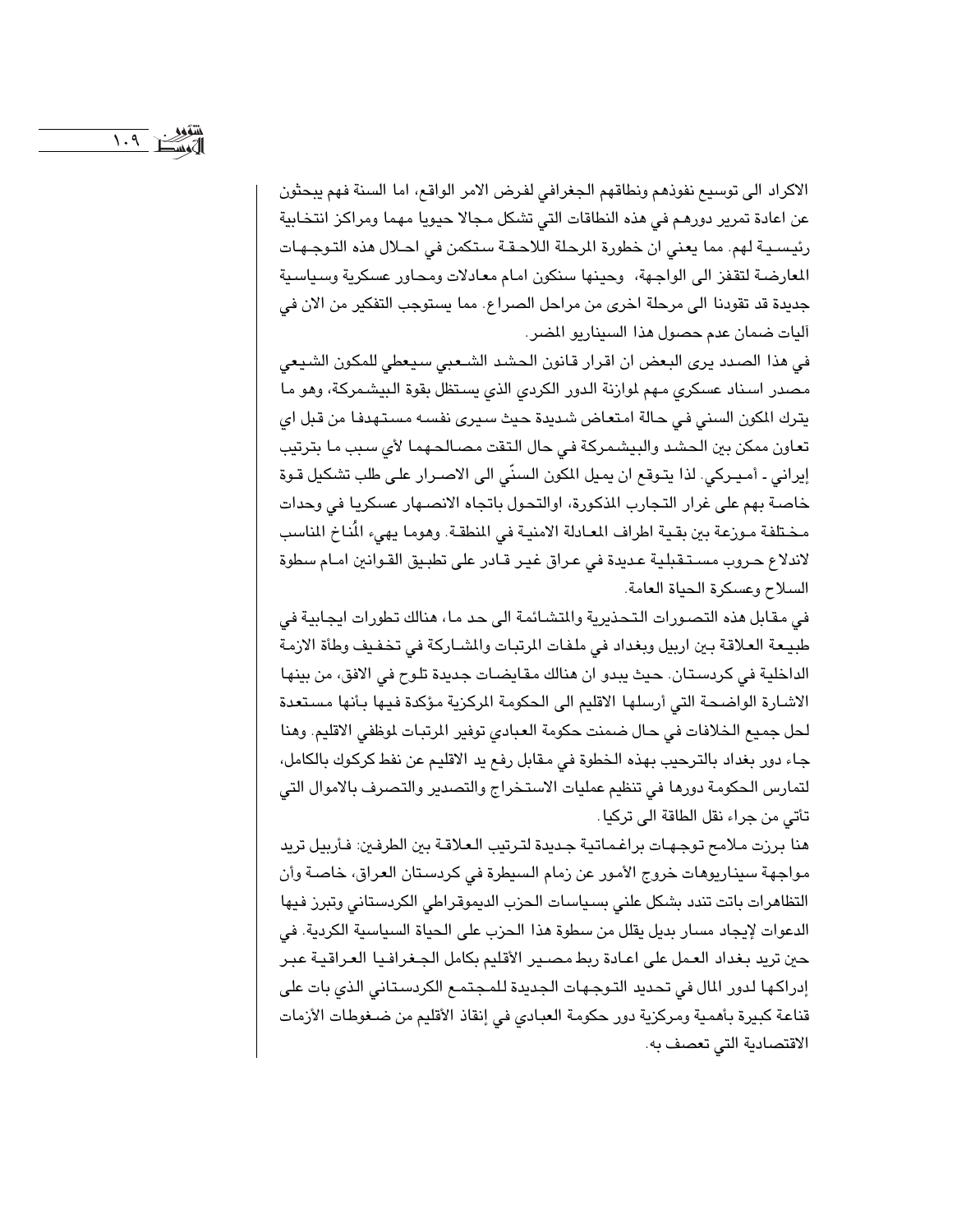رغم ذلك تبقى هذه الصيغة هشـة ومريكة وخطرة إذا مـا أراد البعض ان يعتمد عليها في تحديد مسـار التوازن القلق بين اربيل وبغداد عسكريا في المستقبل القريب. لذا فإن هنالك حاجة ملحة لاعـادة تنظيم العـلاقة بين الطرفين عسكريا ووظيـفيـا قـبل المضي في تطبيع العلاقات مـاليـا . بدون ذلك فـإن هنالك الـعديد من الأدلة التي سـتـعمل على نفي اهمـيـة الاعتماد على دور الازمات الاقتصادية في تجاوز سيناريو الصدام. من جهة اخرى هنالك دوما اشكالية راسـخة في طبيعـة العـلاقات المتوترة بين الطرفين تكمن في عدم الالتزام القانوني والاخلاقي بالاتفاقيات التي يتم التوصل اليها، وهو ما يتطلب العمل على التفكير بجدية على تجـاوز هذه العقـبـة لتـمـتين جـسـور الـتـواصـل والثـقـة من جـهـة، ولأجـل تطويق مفردات السيناريو البديل من جهة ثانية.

حتى اللحظة وعلى الرغم من التطورات المهمة في الميدان في ما يتعلق بمحاربة داعش، فإن التوقعات المستحيلة قابلة للتحقق لتتحول الى مصدر اضطراب مرعب. فالكثير من الراقبين يحذرون من خطورة التوترات بين الحشد والبيشمركة خاصة وانها قد حصلت من قبل في مناسبات عديدة في منطقة الدوز(٢٢). وان اقتراب القوتين من خطوط التماس في مدينة سنجار يوحي بأن هنالك حاجة ملحة لضبط ايقاع حركة كلا الطرفين والحيلولة دون حصول اي خرق غير محسوب في مثل هذه اللحظات الحرجة من عمر هذه المرحلة.

المحصلة النهـائية تشـيـر في ضـوء كـثـير من الوقـائـع التـي حـصلت مـؤخـرا، وبالذات في الهجمات التي تعرضت لها كركوك، بأن الحكومة العراقية ستواجه تحدياً كبيراً في كيفية إدارة العسكرة واسعة الانتشار في هذه النطاقات التي ستقود الى زيادة حجم الاحتقان الطائفي والقومي في ظل الرغبة الجامحة لدى الاحزاب في ملء الفراغ الذي سيتركه داعش بعد انحساره وهزيمته(٢٣).

حدة هذا التوجه سيعززها تحول اخر في نمط الصراع باتجاه العشائر التي تعد فاعلا رئيسيا في الجغرافيا ـ الاجتماعية للعراق، خاصة وأن ابناء بعض القبائل انخرط مع داعش وتسبب في مقتل أخرين من قبائل منافسة كما حصل بين عشيرتي العبيد والبيات في الحويجة، وهو ما سيسهم في فترة لاحقة في كثير من الاعمال الثأرية في ظل وجود جماعات عشائرية مسلحة مدعومة من جهات متعارضة(٢٤). علما بأنها ستكون تركيبة عشائرية متعددة قوميا ومتنوعة مذهبيا، مما يشكل عاملا مضافا يعزز فكرة التفكك في التحالفات الحالية باتجاه مزيد من الصراع في ظل فوضى انتشار السـلاح والانفلات في تطبيق مفردات القانون.

رابعاً : ترامب وعراق ما بعد داعش لم يكن وصـول ترامب الـى السلطة فـى واحـدة من اكـبـر القـوى المؤثرة فى العـالـم بالأمـر

Wladimir Van (٢٢) Wilgenburg, "Fighting between Kurdish Peshmerga and Shia militia could hinder war on ISIS in Iraq: UN", Ara News, April 27, 2016. Vera Mironova (٢٣) Mohammed and Hussein, "Iraq after ISIS", Foreign Affairs, November 3, 2016. Ibid.  $(72)$ 

 $\mathcal{N}$ .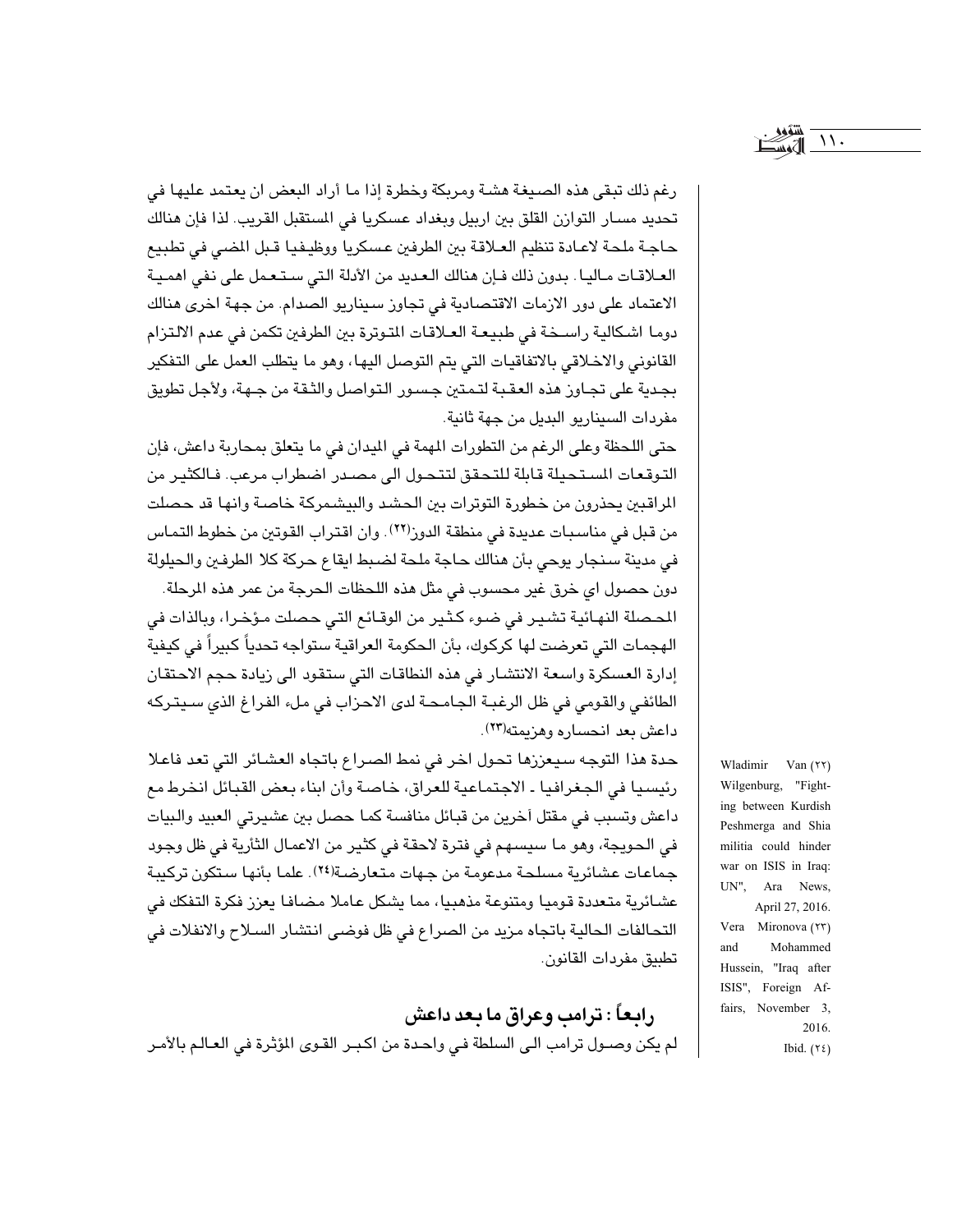العادي، فهو تعبير عن حجم السخط الداخلي الاميركي تجاه سياسات اوباما ـ هيلاري داخليا وخارجيا. لذا يتوقع البعض ان يكون هنالك شيء من التغير الملموس في التوجهات الجديدة حيال الملفات الحرجة فى سوريا والعراق، خاصة منها تلك التى تتعلق بمكافحة الارهاب.

لذا يتسـاءل العديد من المراقبين عن الكيفية التي سيـؤثر بها ترامب على الوضـع في بلد معقد مثل العراق. خاصة وأن هنالك كثيراً من الدلالات المبدئية التي تشير الى ان ترامب لا يملك تصورات جوهرية عن كيفية ادارة الموضوع العراقي في المستقبل في ضوء الحقيقة التي تشير الى ان اغلب مشكلات هذا البلد هي نتاج بالأساس للأخطاء الأميركية ما بعد  $.7.7$ 

أحد أبرز مفاتيح الاستراتيجية الاميركية الجديدة في العراق التي يتوقع لها ان تُعزز بشكل واسع في عهد ترامب تقوم على اسـاس الحـاجة الى اعـادة نشـر القوات العسكرية الاميركية بالتعاون مع بقية عناصر ما يسمى بالتحالف الدولي لكافحة الارهاب للبقاء في بعض النطاقات العراقية بعد هزيمة داعش وفقا لما ذكره اشتون كارتر وزير الدفاع الذى أكد أيضا على ان هنالك اشياء كثيرة يجب القيام بها بعد تلك الرحلة بما فيها الحيلولة دون نهوض تحدي الارهاب مجددا، الاستمرار في دعم واسناد الجانب العراقي عسكرياً وامنياً وتسليحياً، والعمل ايضـا على دعم القوات المحلية وحرس الـحدود(٢٥). لم يكن هنالك اثناء هذا الحديث العابر اي تحديدات زمنية للفترة التي ستمضيها القوات الاميركية في العراق، كما لم يتم فعليا الاشارة الى التوزيع الجغرافي لهذه القوات على خريطة العراق، ولم يتم ايضــا التطرق الى امكانيـة زيادة العـدد ليـتـجـاوز القـوات المعلنة الان التـى تصل اعدادها الى ٥ الالاف مقـاتل. علماً بأن هذه الخطة تعبر بالضـرورة عن رؤية البنتاغـون لموضوع الطريقة المستقبلية للتعاطي مع الشأن العراقي، وهو ما يتوقع لإدارة ترامب عدم معارضته جوهريا طالما انه يعبر عن مضمون العقيدة الاميركية التي تضمن مصالح وتطلعات هذا البلد.

يبدو بأن توجهات وزير الدفاع الاميركي اشتون كارتر تمثل تعبيراً عن استراتيجية عليا ليس لها من علاقة حقيقية بتغيير اسماء الرؤساء، بل هي في حقيقتها تمهيد واقعى لما ستكون عليه التحركات الاميركية القادمة. فقد قال في زيارته للعراق بتاريخ ١١ أيلول/سبتمبر: "سوف تبقى قواتنا في العراق بعد هزيمة داعش، فهنالك وراء الجوانب الامنية قضايا اخرى مهمة نضطلع بمسؤوليتها كبناء القرى وتقديم الخدمات واعادة احياء التعايش بين المكونات، اضافة الى خشيتنا من عودة المتطرفين الذين سيسعون الى اعادة انتاج انفسهم بطريقة جديدة "(٢٦).

Robert Burns, (۲۰) "Carter: US, partners need to stay in Iraq after IS defeat", Washington Post, December 3, 2016. The Guardian,  $(51)$ "Defence secretary Ash Carter meets leaders in Iraq amid fight for Mosul", December 11, 2016.

بعض الآراء تؤكد بأن فلسفة ترامب في الادارة ستكون مقاربة الى حد ما لأسلوب روسيا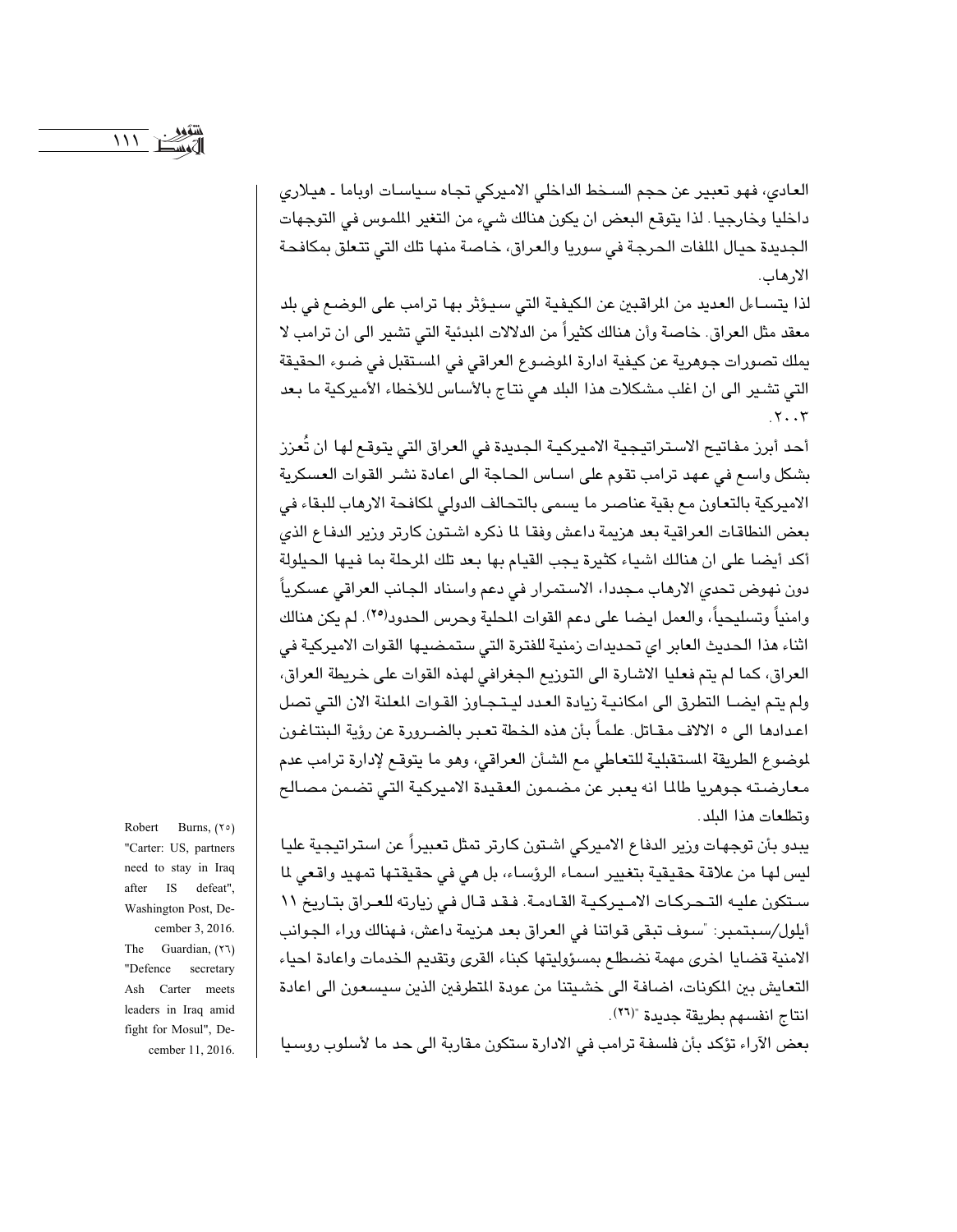والصين، فهو سيروِّج لمبادىء الربح والأعمال اكثر مما سـيـهـتم بأفكار لهـا عـلاقـة بالديموقراطية وحقوق الانسـان، حيث يؤمن بأنك اذا مـا أردت شـيئـاً من بلاده، فمـا الذي عليك بالمقابل تقديمه، خاصة وأن المجموعة التي اختارها ترامب تضم غالبية من الصقور المؤمنين بهذا النوع من التوجه الذي يضمن مصـالـع أمـيـركـا بغض النظر عن طبيـعة الوسائل التي سيعتمد عليها لتحقيق هذه الغاية(٢٧).

لذا من المتوقع ان تستمر ادارة ترامب بنهج عسكرى اكثر حدة في التعاطي مع شؤون العراق خاصة في ظل رؤيتها الجيوبولتيكية للتعاطي مع ايران(٢٨)، التي ترى بأنها باتت تشـغل نفـوذا اوسـع بسـبب الانسـحـاب الامـيـركي في العـام ٢٠١١ الذي أدى الـي تراجـع مكانة الولايات المتحدة الاميركية في العراق بشكل كبير. مما يعني بأن هنالك تحولات جوهرية في طبيعة الدعم الاميركي لأي رئيس وزراء عراقي قادم، حيث سيشترط هذا التقارب بأن يكون الشخص في موقف اقرب الى الادارة الاميركية منه الى ايران، وإلا فإن الاجراءات العقابية ستظهر تباعا بما فيها دعم القوى المطية والاحزاب الاخرى التى بإمكانها نشر حالة من الفوضى الرمزية والفعلية التي ستسمح لاحقا بمزيد من الإرباك لأداء اي شخصية خارج منظور هذه المقاسات.

حتى اللحظة يبدو ان هنالك غموضاً كبيراً يلف المستقبل العراقي في زمن ترامب، رغم ذلك يسعى البعض الى صياغة اهم التوجهات التي يتوجب على الادارة الاميركية اعتمادها في مرحلة ما بعد تحرير الموصل والتي تقوم اعتمادا على النقاط التالية(٢٩):

١ ـ العمل على ابقاء العراق موحدا بعد الانتهاء من داعش،

٢ ـ ايجاد الحلول المناسبة التي تسمح بإنشاء نظام سياسي مستقر يناقض فكرة الدولة الفاشلة والفوضى التى خلقتها لاحقا،

٢ ـ الدفع باتجاه تأكيد الجهود الخاصة بالتوصل الى تسوية وطنية يتم في ضوئها بناء كتلة سياسية عابرة للطوائف تسمح بالتوصل الى تفاهمات حول السلطة، الثروة وآليات العيش الشترك.

يبدو ان هذه الرؤى بالنهاية تبنى على اساس امكانية التوصل الى مقايضات بين ادامة زخم الدعم الاميركية الحالي للعراق في مواجهة داعش، وغض النظر وقتيا بشروط قاسية عن تحركات الحشد الشعبي، في مقابل رضوخ كل القوى العراقية لشروط وآليات التسوية السياسية وفقاً للمقاسات الأميركية. هنا يتم فرض ذات الشخصيات التي تتحدث باسم المكون السنى والتي تسببت بسحق هوية هذا المكون بعد تسليمه لداعش، لتكون مرة اخرى هي التصدية للعمل السياسي باسم هذا المكون مـجدداً. وهو مـا سيعني اصطدام هذه التسىوية بجدار رفض صلب من القوى الرسمية والشعبية التي تقف بالضد من هذا التوجه، الذي سيحصد نتيجة متوقعة مسبقا تقود الى اعادة تكرار ذات الاخطاء التي

David Romano, (٢٧) "Trumptonian selfinterest and the Middle East", RUDAW, December 3, 2016. Ibid.  $(Y \wedge)$ Salah Nasrawi, (٢٩) "What is Trump's next move in Iraq?", Al Jazeera, November 14, 2016.

 $\sqrt{11}$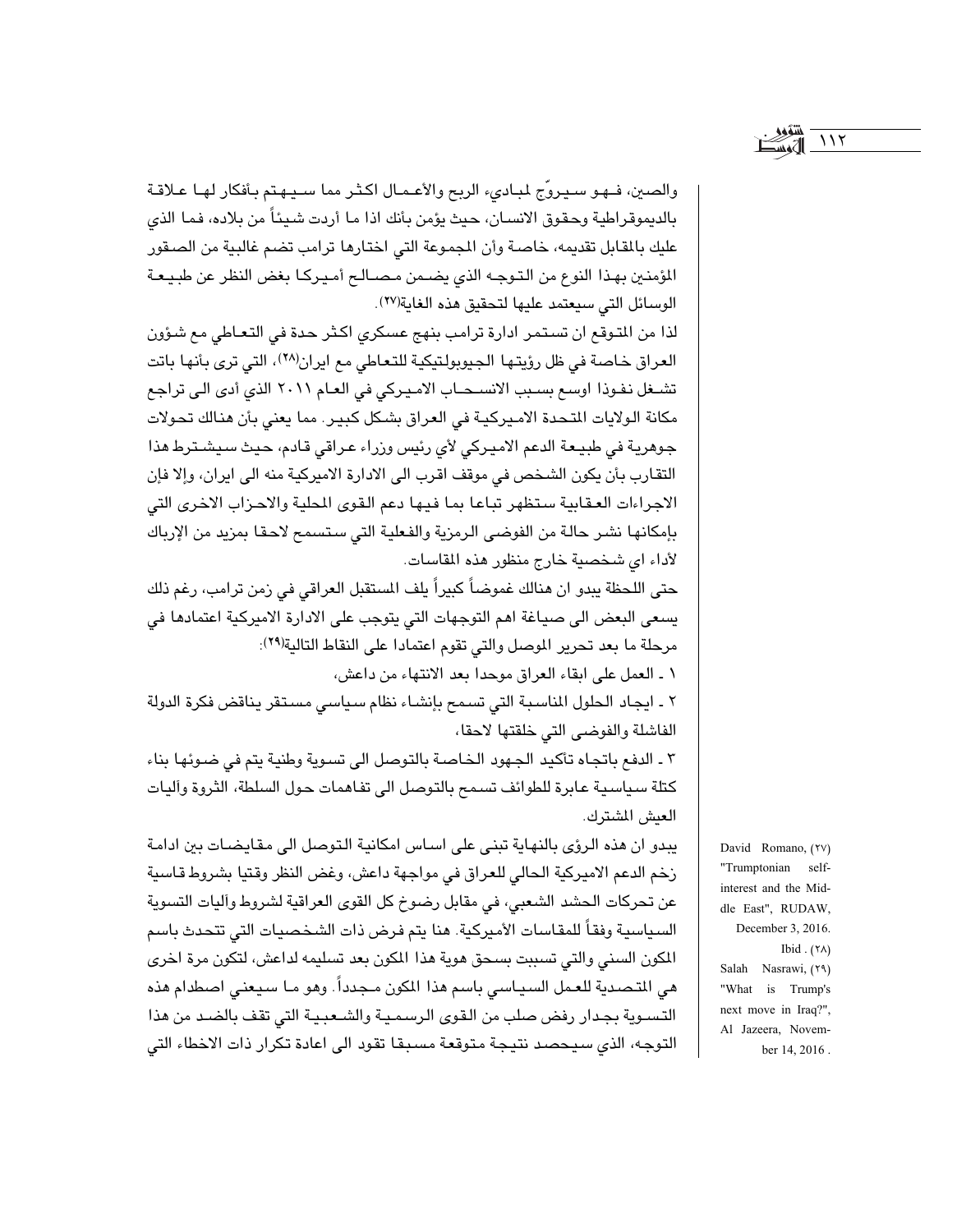ارتكبتها ادارة اوباما وسلفه السابق من قبل في العراق. وفي هذا الصدد هنالك تأكيدات مهمة لترامب ذاته تشير دون لبس الى ان الشـهية الاميركية لنفط العراق لا زالت قائمة وستعيد ترتيب اولويات المرحلة القادمة وفقاً لـهذا العنصـر الاستراتيجي المؤثر في طبيعة توازنات القوى من وجهة نظر الموقف الاميركي من قضايا الشرق الاوسط. هنا يقول ترامب " علينا السيطرة على النفط باعتباره الطريقة الأفضل لدفع مستحقات الحرب العراقية. لقد ذهبنا الى هناك وصرفنا ٣ ترليون دولار وخسرنا الالاف الارواح، وبالنتيجة لم نحصل على اي شيء. لقد كان من المفروض ان يقرر المنتصر الى اي جهة يجب ان تذهب الغنائم... إن واحداً من المنافع التي كان من المكن جنيها من اخذ النفط العراقي في حال حصوله في حينها، هو عدم قدرة داعش من السيطرة عليه واستخدام ريعه لتمويل نشاطه الارهابي... سوف لن اغادر العراق وأترك نفطه لتأخذه إيران"(٣٠).

يبدو هنا جليا ان هنالك سيناريو خاصاً للمقايضة تقوم وفقا لمعطياته واشنطن بتحرير آبار النفط من داعش، ليس فـقط من أجل اخـضــاع هذه الثـروة للدور الامـيركـى فـحـسب، وانما العمل من خلالها على مقايضة اكثر إذلالا للعراق عبر الهيمنة بطريقة غير مباشرة على نفط الجنوب في مقابل تأمين حكومة بغداد من خطر داعش. بالنتيجة كل هذا التوجه سينسف من الاساس الافكار الخاصة بجوهر الخطاب الاعلامي لتحرير السكان المطيين في الموصل، لتبدو القضية اقرب الى لعبة دولية اساسها النفط والجيوبولتيك. حيث لازالت عين واشنطن وصـــقــورهـا ترى بأن الدور الايراني يجب ان يراقب وان يـخــضـع لمزيد من العقوبات والتطويق، وهو ما سيقود الى مزيد من الصراع على الساحة العراقية بدلا من التعاون فيما بينهما لضمان استقرار الاوضاع في هذا البلد.

بذلك يرى البعض بأن الخطة الاميركية تجاه العراق في عهد ترامب ستميل باتجاه ترك مجموعة من الجنود بأعداد كبيرة لحماية حقول النفط، ومن المتوقع ان يكون هنالك قرابة ١٠٠ الف مقاتل مع معداتهم العسكرية لتأمين هذا الهدف، الذي يبدو بأنه ستعزز بدور اكبر عبر الهيمنة على سوريا باعتبارها ممراً نفطياً مهماً الى البحر المتوسط، لتكون بذلك مهمة هذه القوات اكبر من حماية أبار النفط (٣١). دون ان يعني ذلك بأن واشنطن ستضطر الى ممارسة دور القوة المحتلة بشكل مباشر، بقدر ما سيعنى بأن الاذرع التي ستنوب عنها هي من سيناط بها مهمة الهيمنة على النطاقات الجغرافية المهمة في سوريا، لتأمين البيئة الجيوبولتيكية المطلوبة لنقل النفط العراقي الى موانيء بانياس وطرطوس. وهي المهمة التي ستقوم بها فصائل سورية مختلفة ذات عناوين متعددة اغلبها يعمل وفقا لما يصدر من البيت الابيض من تعليمات وأوامر.

في محاولة مـهمة لـقراءة العقل الاستراتيجي لترامب ودوره في فرض تصورات ورؤى محددة على المستقبل العراقي، هنالك تأكيد بأن ترامب انتقد في مرات عديدة سياسات

Julian Borger, (٣٠) "Trump's plan to seize Iraq's oil", The Guardian, September 21, 2016. Ibid.  $(Y \setminus )$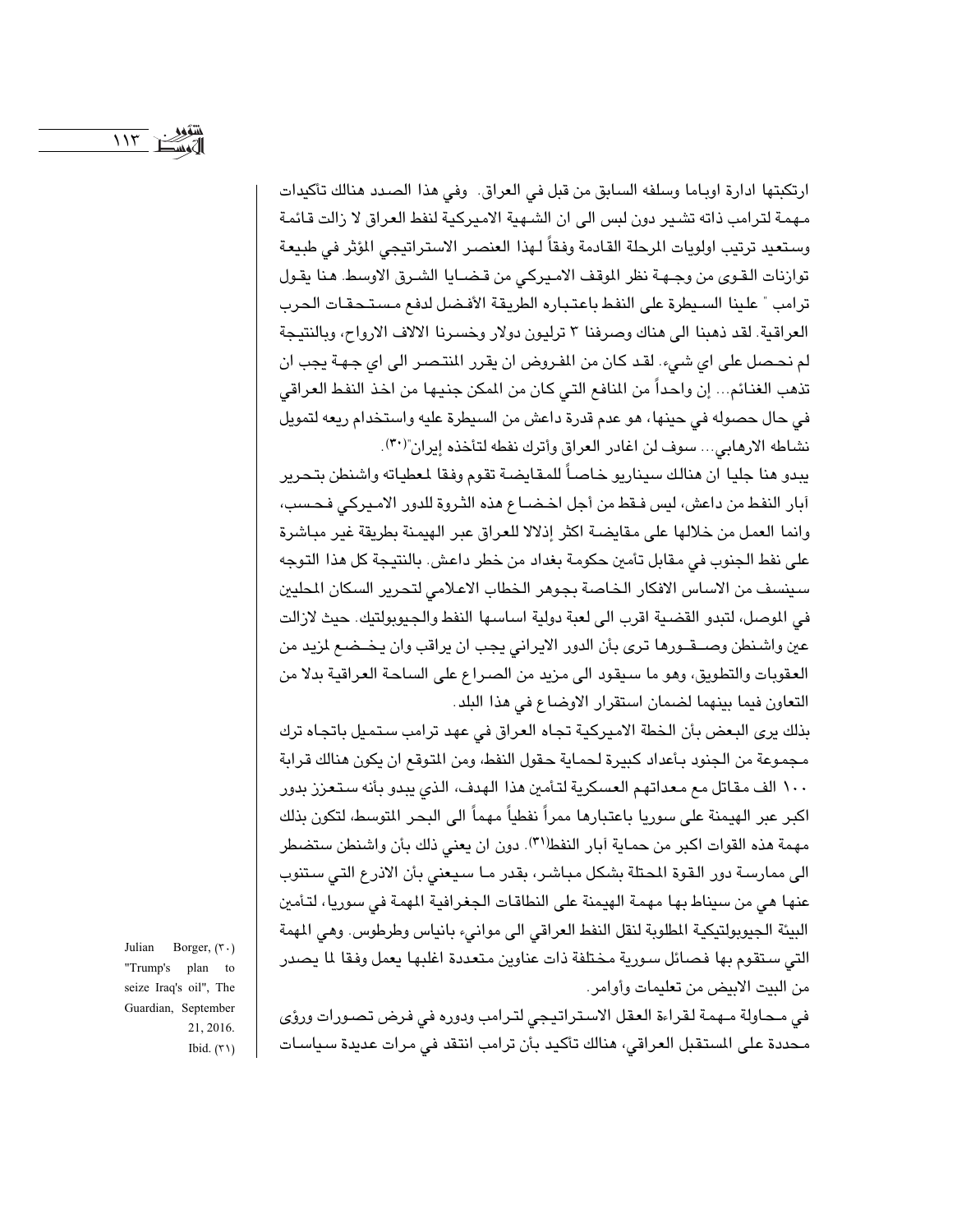أوباما حيال داعش وحيال الانسـحـاب الكامل من العراق، مشـيرا الى ان ذلك القرار كان عاملا حاسما وراء ظهور داعش. يؤكد ترامب خلال حملته الانتخابية على أمور إضافية بالقول "سـوف لن نمضـى باتجـاه اسـقـاط الـحكومـات التي لا نعـرف الكثـيـر عنهـا أو عن ارتدادات اسقاطها، ولأجل ذلك سنتعاون معها من اجل مكافحة الارهاب وتدمير داعش... سوف نعمل بدلا من ذلك على تقوية الجيش الاميركي ونستثمر في بناء الطرق والجسور والمطارات في أميركا بدلا من الاستثمار في الحروب... لا نريد لقواتنا ان تستنزف بالقتال في مناطق لا يتوجب عليها ان تقاتل فيها، لذا فإن أي أمة تشاركنا هذه الاهداف ستعتبر شريكا لنا"(٣٢). بذلك تكون أهم ملامح هذه الاستراتيجية مبدئيا : الهيمنة على النفط العراقي، نشر قوات كبيرة في مواقع مختلفة لتامين الجغرافيا النفطية خدمة للمصلحة الاميركية، التمدد بشكل غير مباشر عبر سوريا وصولا الى البحر المتوسط، مناقضة توجه اوباما القتالي الذي كان يعتمد على الضربات الجوية والمستشارين والقوى المحلية، هزيمة داعش ومساعدة العراقين لن تمر بدون ثمن.

الاشكالية ان ترامب يحاول تجاوز الحقيقة العراقية التي أثبت تاريخ ما بعد ٢٠٠٢ بأنها حـقـيقـة عـصـيـة على الفـهم بالـنسـبـة لـلإدراك الامـيـركي. من يُرحب بهم اليـوم علـي انهم محررين، سيتم التعامل معهم في فترة لاحقة على انهم غزاة. هنا سيعاد تشكيل الجغرافيا الاجتماعية لنظومة القاومة بأطر جديدة، بمفاهيم وتصورات جديدة ستقود لاحقا الى انتاج سيناريو لا تحبذه واشنطن. مصالحها هنا لن تمر بلا مواجهة مع قوى باتت اكثر نضجا في ادائها العسكري بعد ان اكتسبت خبرة طويلة في ميدان الصراع مع داعش. مما يعني بالنتيجة ان على أميركا قراءة الساحة العراقية جيدا قبل الوقوع في وهم التصورات التي لا تمت الى الواقع بصلة. من مصلحة الجميع ان يستقر العراق وان تزدهر احواله الاقتصادية والامنية، الا ان هذه التصورات في بعدها الكولونيالي لا تعبر عن تطمينات لاعادة انتاج المستقبل العراقي بعيدا عن التجارب الخاطئة التي اعتمدتها الادارة التى سبقت ترامب.

في مقابل كل هذه التصورات هنالك رؤية اخرى تسعى الى تخفيف حدة التشاؤم من الدور الاميركي تشير الى المواقف التي انطلق منها ترامب في مناسبات سابقة حيال الغزو الاميركي للعراق الذي اعتبره أسوأ اقرار اتخذته الادارة الاميركية في تاريخها بسبب الخسبائر التي تسبب لها في اثارة الفـوضـي في الشـرق الاوسط. وهـو مـا يعني بنظر البعض بأنه دليل على ان ترامب سيفكر مليا قبل الاستمرار في النهج العسكري في التعاطي مع الشان العراقي. وهم يسترشدون بنصيحة تقدم بها لإدارة أوباما في العام ٢٠٠٧ اثناء مقابلة تلفزيونية قال فيها "ان ما يتوجب عليكم الان القيام به هو الخروج من العراق... اعلنوا الانتصار وانسحبوا، هذا كل ما عليكم القيام به... ان هذا البلد يعاني من

Daily Sabah, (٢٢) "Trump prepares to alter Obama's military strategy in Syria and Iraq", December 8, 2016.

 $\bigwedge$   $\bigwedge$   $\bigtriangleup$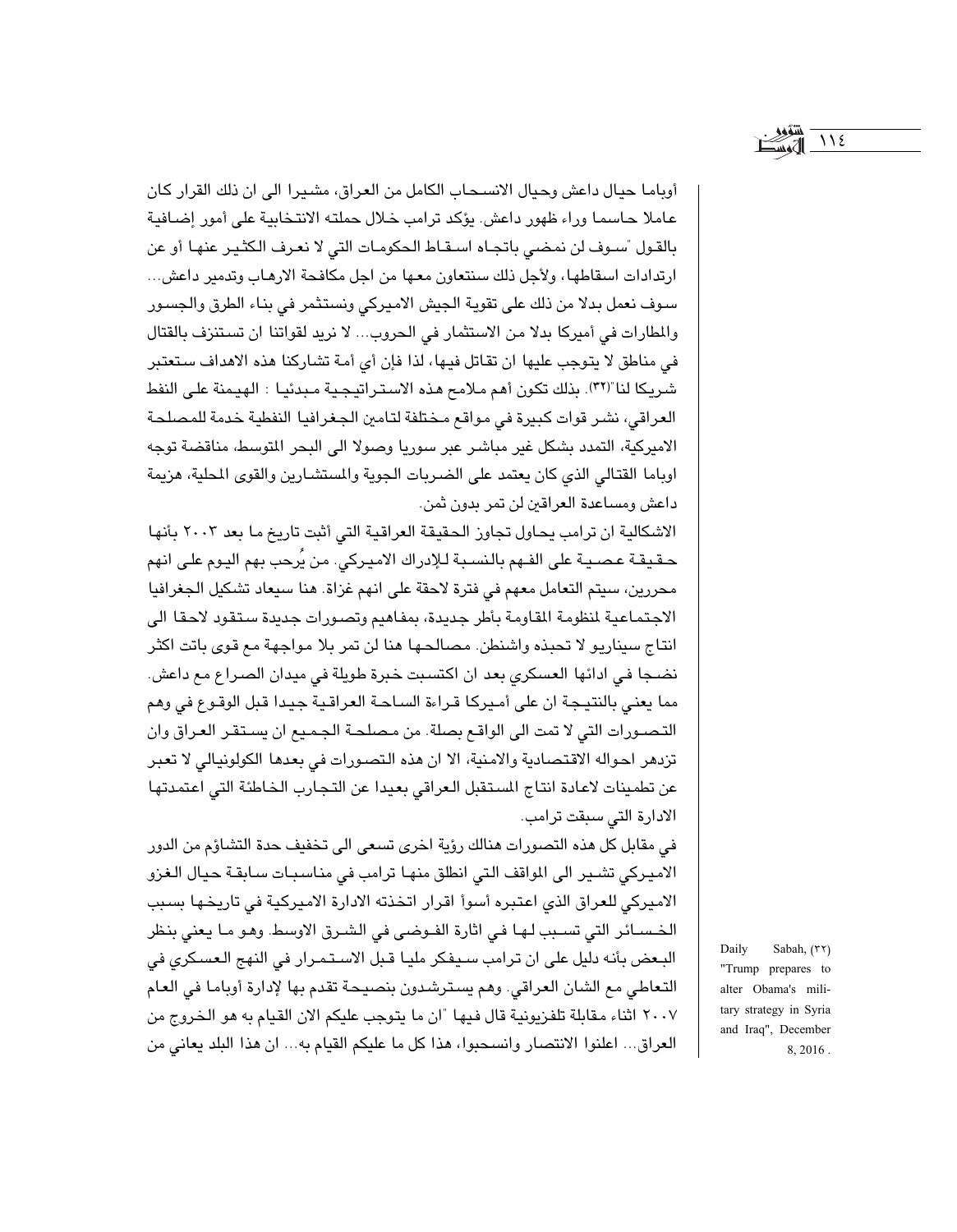حرب اهلية ولا يمكننا القيام بأي شيء لانقاذه. ان استراتيجيتنا التي اتبعناها خلال السنوات الماضية والمسماة بانشاء الدولة وتغيير الحكام Nation - Building and regime change قد اثبتت فشلها، فالعراق لن يتحول الى دولة ديمقراطية، وعلينا ان نوقف هذه الاستراتيجية بشكل حاسم"(٣٣).

تفسير هذا التوجه سيعنى بالحد الادنى ان ترامب سيترك العراق لقدره ليواجه مزيد من الفوضى والاقتتال كعقوبة له على الخروج من بيت الطاعة الاميركي. وهي رؤية تم التطرق لها في كثير من الآراء التي طرحها كتاب أميركا تشير الى ان العراق سيتحول من اولوية الى شيء هامشي جدا في الخطاب الاميركي، وهو ما يستوجب من العراقيين التفكير جديا بكيفية ادارة ازمتهم في ظل غياب عنصر الدعم الدولي المؤثر في اكثر من اتجاه.

بالقابل هنالك رؤية اخرى تقول بأن موقف ترامب الحقيقى سيتأثر لاحقا بالرأى الذى سيقدمه مستشاريه ومن بينهم شخصيتان مهمتان قام هو بتقديمها لوزارة الدفاع والاخر مستشار شؤون الامن الوطني. كلاهما يؤكد على خطأ قرار الانسـحاب الكامل في العام ٢٠١١ من العراق، ويدعوان الى مزيد من الحذر في التعامل مع الشئن العراقي من خلال طرح تسـاؤلا نقدية حول إمكانية صـعود الموجة الثانية من داعش، وطبيعة الدور الايراني في العراق وصراع الاخيرة مع المصالح التركية ـ السعودية وكيف ستؤثر كل هذه المعطيات بالنتيجة على المكانة والدور الاميركي. وهو ما يعني تبديد كامل لرؤى وتصورات أولئك الذين يظنون بأن العراق لن يبقى اولوية في التصور الاستراتيجي الاميركي، كما يعنى بأن الإدارة الاميركية ستستمر بعسكرة سياستها تجاه العراق، وهو ما سيعد مؤشراً سلبياً لن يسمح باعادة التفكير في دعم تشكيل بنية نظام سياسي مستقر يسمح للعراقيين العيش بعيدا عن تهديدات الحرب البينية خدمة لشاريع القوى المتعارضة.

تتعزز هذه الفكرة عبر ما قـام به ترامب مـؤخرا باخـتيـار رئيس شـركة اكسـون مـوبيل النفطية، ريكس تيلرسون، لتولى منصب وزير الخارجية، وهوشخصية رشحت له من قبل السيدة كوندليزا رايس المعروفة بمواقفها من العراق في عهد بوش، وهو ما يمكن بالنهاية النظر له على انه إعادة لانتاج تاريخ الفوضى التي صنعتها السياسية الاميركية لخدمة مستقبل ومصالح الشركات النفطية بذات الطريقة التى حصلت فى أميركا اللاتينية، جنوب شرق أسبا، دول الكاريبي، والشرق الاوسط(٣٤)، وهو ما يقلل من فرص اولئك المتفائلين بالنتيجة بإمكانية ادارة ازمات المنطقة والتخفيف من حدتها عبر الشراكة الاقتصادية وتقاسم جغرافيا النفوذ مع الروس، حيث ستنشط في مراحل لاحقة من فترة وجود ترامب في السلطة مواقف قد تقود الى تحول الصراع من صيغته الجيوبولتيكية البحتة الى صيغته الجيو. اقتصادية الواسعة.

التــحـول الذي نطمـح برؤيتــه يكمـن في التـســاؤل الآتـي : هل سـتـعـمل ادارة ترامب على

John Hannah, (٣٣) "Will Tramp stay or go in Iraq?", Foreign Policy, December 9, 2016 Andrew Rosen- (٣٤) thal, "To understand Trump, learn Russian", The New York Times, December 15, 2016.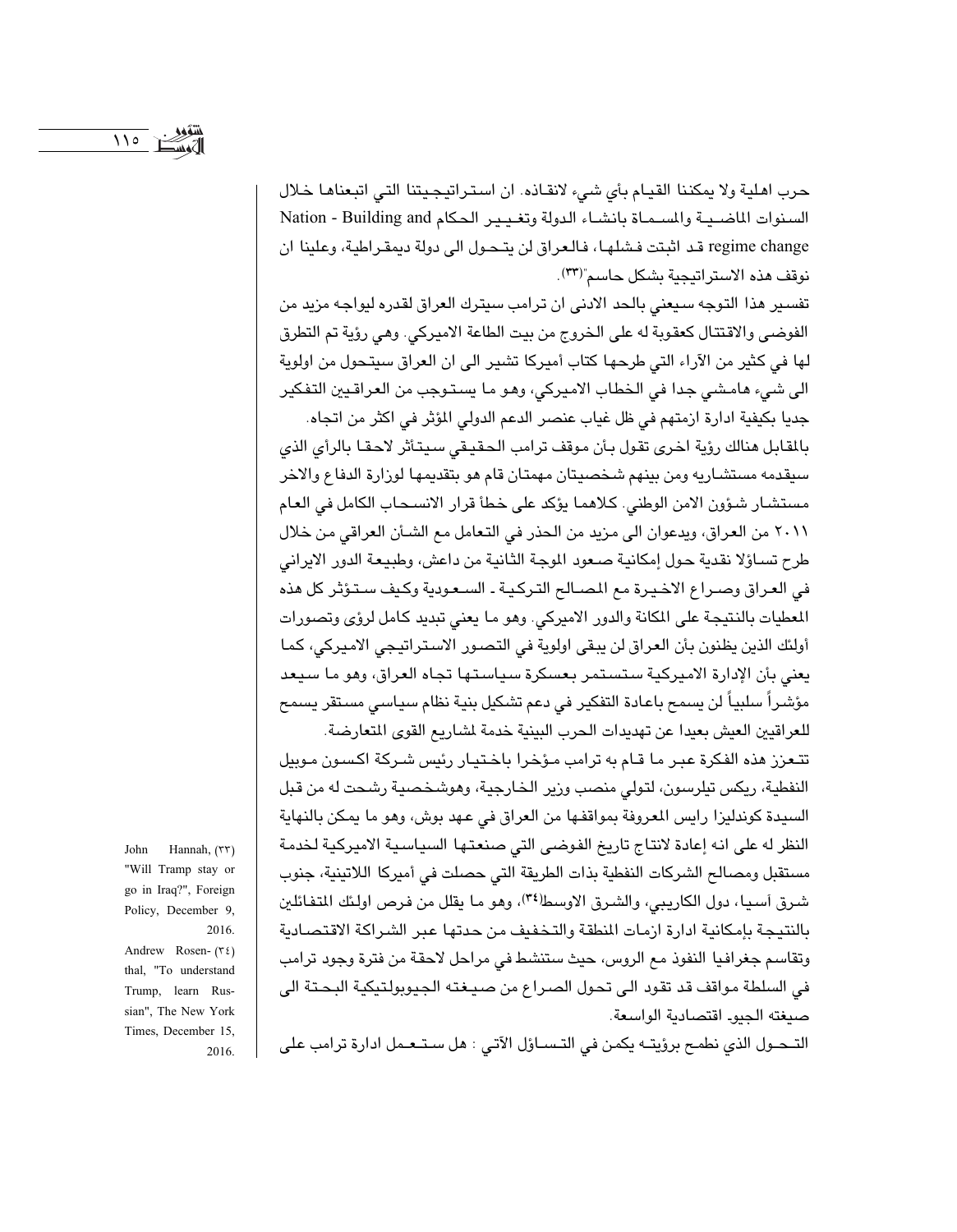$\frac{1}{2}$ 

الاستفادة من اخطاء الماضي في تعاطيها مع الشأن العراقي من منظور صراعها مع ايران وتحالفها مع السعودية؟. هل ستعمل الى الوصول الى تسوية اقليمية تمهد للبقاء على الجغرافيا ـ السياسية للعراق في حالة من الاستقرار النسبي الذي افتقدنا له في السنوات الماضية بفعل سياسات اوباما ـ كلينتون؟ وهل ستفهم القوى العراقية ضرورة اعادة انتاج خطابها السياسي والاستراتيجي لبناء مشتركات تسمح بالتوصل الى اتفاق سياسي يجرم كل من يستخدم الارهاب لغـة وتطبيقا لتحقيق مكاسب سياسية؟ لـعل ذلك يكون مدخلا لبناء كتلة قوية قادرة على الجلوس الى طاولة المفاوضات مع فريق ترامب لتحديد مستقبل البلد. استمرار الصراعات ولغة السنوات السابقة سيعنى اعطاء الفرصة لترامب باعتماد ذات الطريق الذي سلكه القادة السابقون في إدارة ملف العراق.

## خامسا : نفط كركوك ما يعد داعش

في كل عام ومع بداية الحديث عن موضوع الموازنة العامة للعراق يبدأ التصعيد حول موضوع نفط كركوك. حيث يدخل هذا العامل ضمن مجموعة معطيات اقتصادية اخرى في التـاثيـر في طبـيـعـة التـوازنـات الـحـزبيـة بين بغـداد واربيل وايضـا بين منظومـة الاحـزاب الكردستانية وتلك التي تساهم في التفاعلات داخل مدينة كركوك ايضا، وهو ما يسهم في تعقيد الصورة المستقبلية لهذه المدينة في ظل الصراع الضمني الذي يجرى للهيمنة على نفطها بين هذه الأطراف.

في كركوك غالبا ما يواجه العراقيون مشكلة اعمق بكثير من موضوع النصر على الارهاب والتطرف، تكمن في كيفية إدارة التنوع السكاني وعلاقته بموضوع اقتصاديات المدينة، فالعرب ينظرون الى وجود شخصية كردية في موقع المسؤولية كمحافظ للمدينة بأنه نوع من السيطرة والتحكم بالقرار السياسي من قبل كتلة التحالف الكردستاني(٣٥). وهو ما يجعل البعض يتحفظ على اي لغة املاءات قد تضر بمكونه السكاني الذي لن يستسيغ ممارسة القوة للمساس بدوره التقليدي الذي اعتاد على لعبه في شـؤون المدينة وادارة ثروتها. مما دفع الجانب الكردى الى التأكيد على اهمية هذه الاشكالية في المستقبل العراقي عبر الاشارة الى خصوصية وضع هذه الدينة مقترحين فيها ان تكون بهيئة اقليم خاص في اطار الصيغة الفدرالية التي يبدو بأن المطالبات بها ستأخذ منحي أكثر حدة في المستقبل القريب. البعض يبرر هذا الطرح من خلال فك الاشتباك حول موضوع التنافس على نفط كركوك، فبهذه الطريقة يتحول النفط بالدرجة الاساس لخدمة سكان الدينة وتقل سيطرة بغداد واربيل عليه بالتزامن(٣٦). من جهة اخرى فإن هذه التصورات التي تدعم من قبل محافظ كركوك التابع للاتحاد الوطني الكردستاني تثير بعض التحفظات من كتلة الحزب الديموقراطي الكردستاني التي ترى بأن مستقبل كركوك يجب ان يحدد من قبل

Joost Hil Ter- $(5)$ mann, "The Perils of a Post - ISIS Iraq", Foreign Policy, September 22, 2016. Ibid.  $(77)$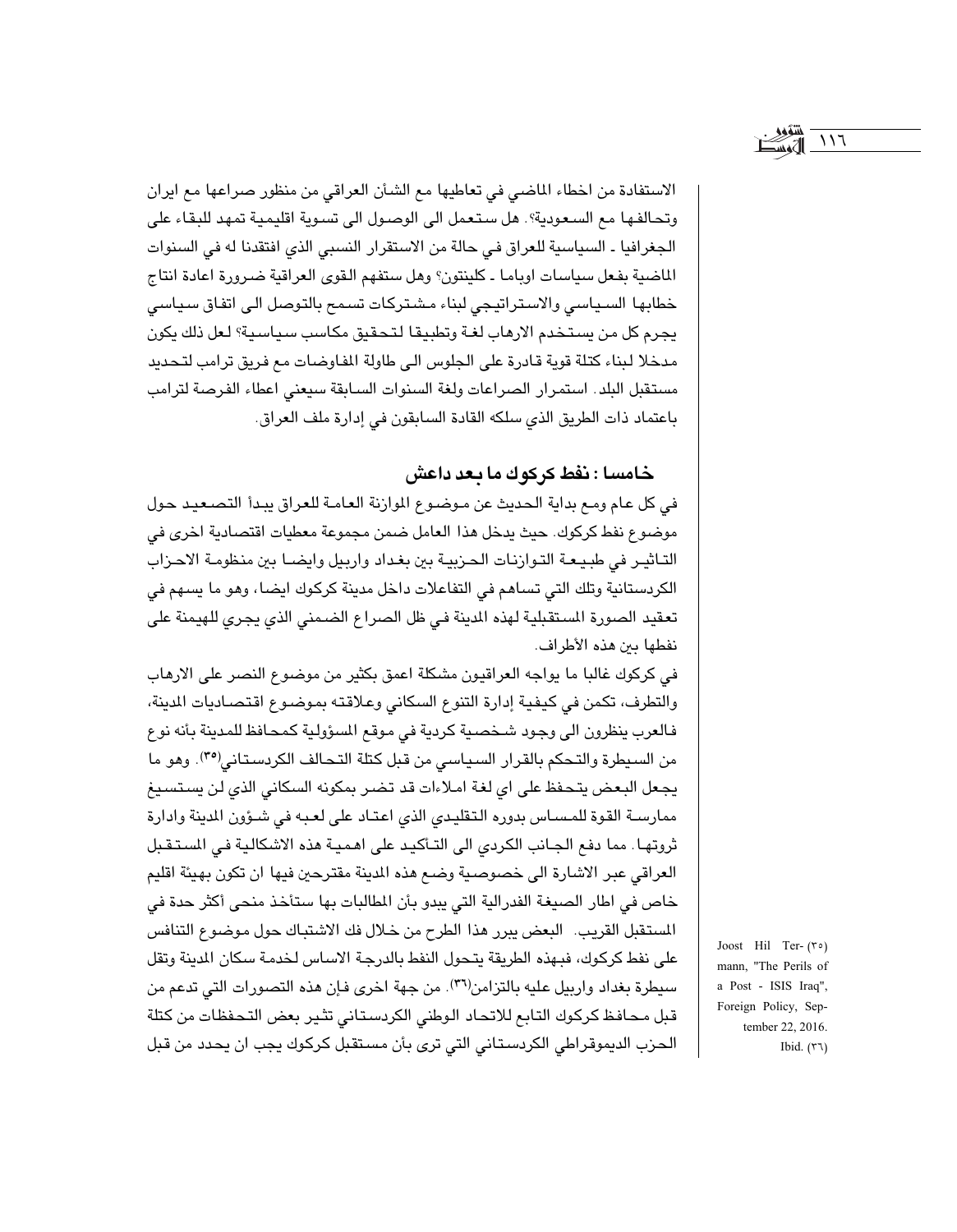البرلمان في اربيل بأي صيغة كان وتحت اي ظرف كان، باعتبار انهم ينظرون لهذه المدينة على انها امتداد جغرافي لكردستان خارج التوصيفات السياسية التي حددت لنظومة الاقليم الكردي في العراق. وهو ما يسهم لاحقا في اثبات حجم الخلاف بين طرفي المعادلة الكردية وهواجسهما من موضوع اثر السيطرة على القرار النفطي في قلب موازين القوة بينهما.

مؤخراً وفي ظل اشتداد التنافس الكردي ـ الكردي في ظل ازمة مالية خانقة يعاني منها الجميع، طرحت حركة التغيير مدعومة بحزب السيد جلال الطالباني تصورا عن مقايضة نفط كركوك بدفع مرتبات موظفى اقليم كردستان، حيث يتم في هذه الصياغة اعطاء السلطة الكاملة لبغداد في عمليات استخراج وتصدير النفط والحصول على العوائد المالية لنفط كركوك. وهو ما رفضته اربيل لاعتبارات جيوبولتيكية واسعة. هنا باتت لغة الاتهامات صريحة حيث تشير الى تضييع ريع الصادرات من كركوك عبر منظومة للفساد اسهمت في تعميق اثر الازمة المالية على غالبية الموظفين والكادحين هناك، في حين يلقي الحزب الديموقراطي بكرة الاتهامات الى ساحة الحكومة في بغداد. لذلك يؤكد البعض بأن التحالف الكردستاني يستخدم لغة الخطاب القومى ليغلف توجهاته السياسية نحو كركوك بمؤشر يستهوى العقل الجمعى الكردى، في حين ان الحقيقة بمجملها تكمن في الصراع على النفط وليس اى شيء اخر(٣٧).

خطورة هذا التوجه تتأتى من خلال بعض الدلالات المستقبلية التي توضح حجم الرؤى الصدامية بين اطراف المعادلة العراقية حول نفط كركوك الذي يبدو بأنه يخضع لقوتى جذب متنافرتين تجعل من هذه الجغرافية المطية عرضة للتفكك ان لم يكن هنالك ادارة مناسبة لازمتها المستعصية. لعل هذا الرأى تبرز كثير من ملامحه التشعبة في التوصيات التي يطرحها البعض من قبيل ان الهيمنة على نفط كركوك ستحدد عائدية هذه الدينة لبغداد أو لأربيل، وإن هذه المدينة الاستراتيجية لا يمكن حسم امرها لمصلحة كربستان فقط بالقوة العسكرية وإنما أيضا عبر الهيمنة الاقتصادية على مواردها ايضا، ومن خلال ذلك يمكن فـرض الامر الواقع الذي سـيـجـعل بغـداد تقوم بتسـليم هذه المدينة بالكامل الى الاكراد، حيث اثبتت الوقائع الكبيرة لما بعد ٢٠٠٣ ان الحكومة في بغداد كانت تفكر بطريقة انتقائية فهي كانت تؤمن بأنه في حال لم يهيمن الشيعة على النفط هناك، فمن الافضل هيمنة الاكراد عليه بدلا من ان يقع بيد المكون السنّي(٣٨).

فعليا يبدو ان هنالك سياسات مكوناتية اسـهمت في تعميق الوضـع العام في كركوك حيث كانت لغة ونظام الطوائف الذي اسس له بريمر في ما بعد ٢٠٠٣ يحكم كثيراً من التوجهات والمعادلات والتحالفات في تلك الفترة. البعض كان ينظر الى التقارب الشيعي ـ الكردي على انه كان مساهما في تدعيم فكرة حرمان السنة من موارد كركوك، وهو ما جعل ابناء

Arif Qurbany, " (\*v) All fights for Kirkuk have and will be about its oil ", Rudaw, September 23, 2016. Ibid.  $(Y \wedge)$